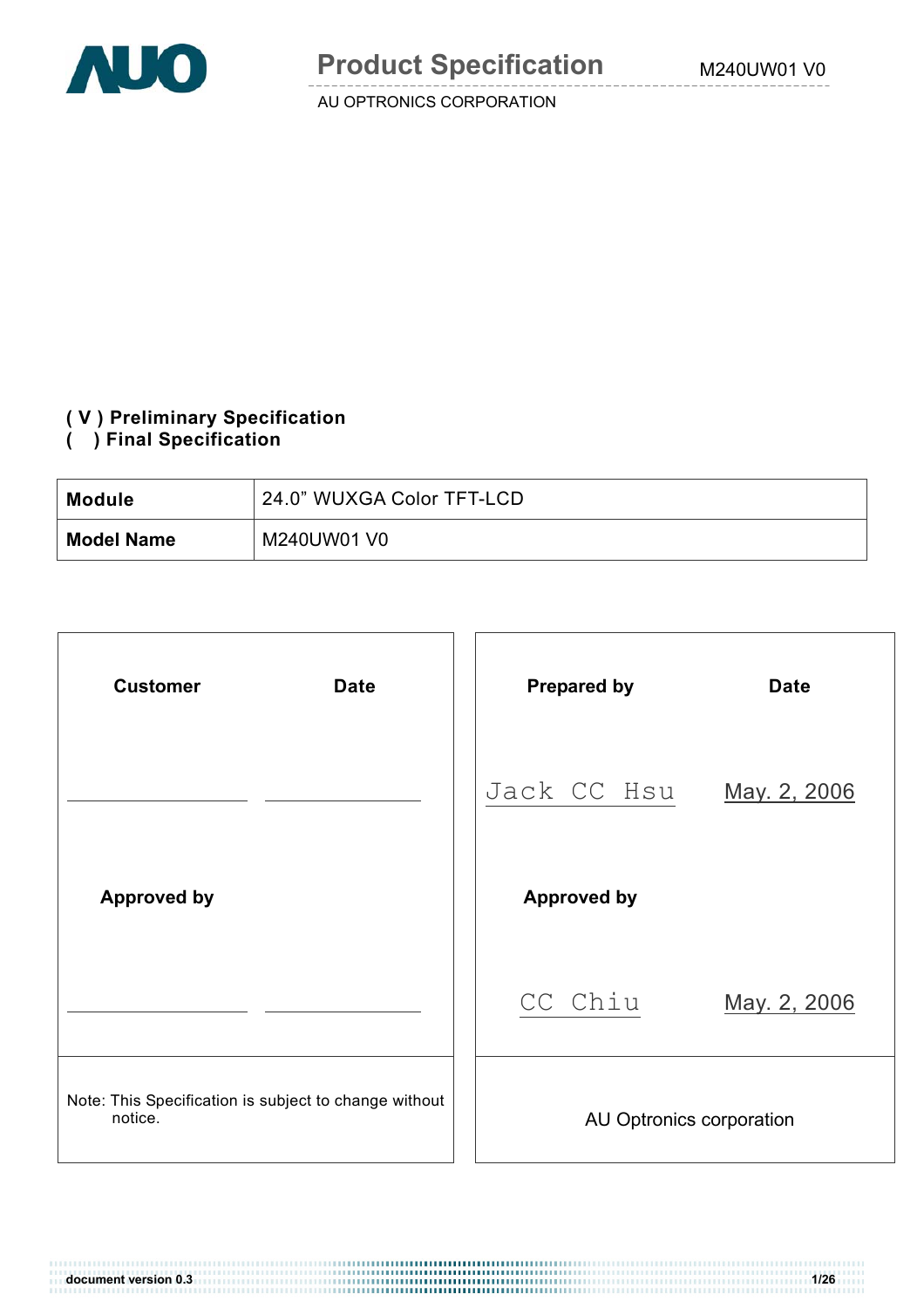

# **Contents**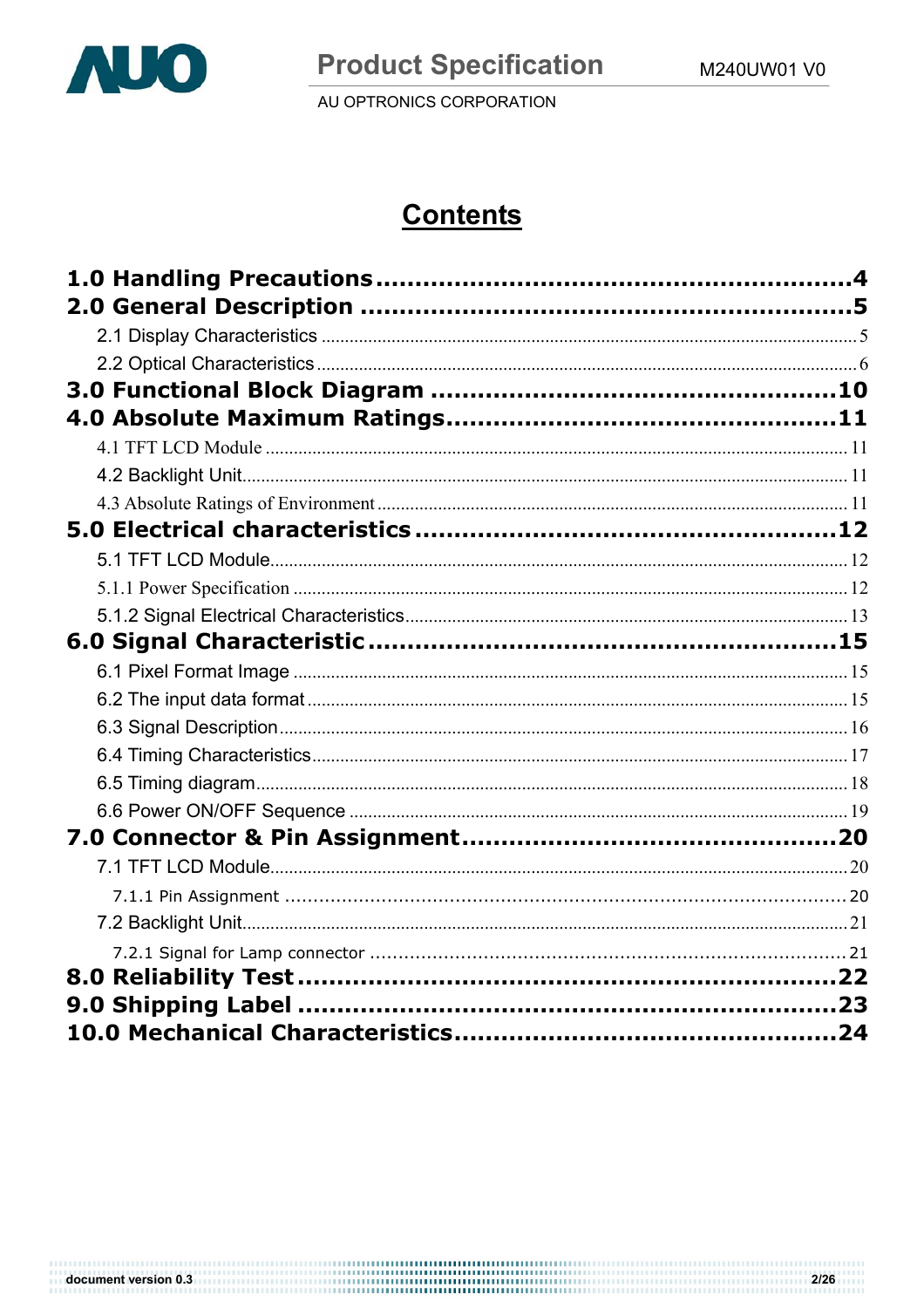

# **Record of Revision**

|      | <b>Version and Date</b> | Page            | Old description                                                                                                                                                                                                                                                                                                                                                                                    | <b>New Description</b>                                                                                                                                                                                                                                                                                                                                                                                                       | <b>Remark</b> |
|------|-------------------------|-----------------|----------------------------------------------------------------------------------------------------------------------------------------------------------------------------------------------------------------------------------------------------------------------------------------------------------------------------------------------------------------------------------------------------|------------------------------------------------------------------------------------------------------------------------------------------------------------------------------------------------------------------------------------------------------------------------------------------------------------------------------------------------------------------------------------------------------------------------------|---------------|
| 10.1 | 2005/12/15              | IAII            | <b>First Edition for Customer</b>                                                                                                                                                                                                                                                                                                                                                                  |                                                                                                                                                                                                                                                                                                                                                                                                                              |               |
| 0.2  | 2006/3/10               | 5,6             | Response Time TBD (Typ., GTG)                                                                                                                                                                                                                                                                                                                                                                      | Response Time 8ms (Typ., GTG)                                                                                                                                                                                                                                                                                                                                                                                                |               |
|      |                         | 11              | 4.3 Absolute Ratings of Environment<br>T=40℃,H=95%                                                                                                                                                                                                                                                                                                                                                 | 4.3 Absolute Ratings of Environment<br>T=40℃, <b>H=90%</b>                                                                                                                                                                                                                                                                                                                                                                   | Modified      |
|      |                         | 17              | 6.4 Timing Characteristics<br>Max. Frame Rate: Vsync= TBD<br>Min. Frame Rate: Vsync= TBD                                                                                                                                                                                                                                                                                                           | 6.4 Timing Characteristics<br>Max. Frame Rate: Vsync= 47Hz<br>Min. Frame Rate: Vsync= 65Hz                                                                                                                                                                                                                                                                                                                                   |               |
| 0.3  | 2006/5/2                | 5, 6, 7         | Response Time 12ms(Typ., on/off);<br>Raising 7ms and Falling 5ms;<br>Response Time 8ms (AVG., GTG);<br>Level A - Level B $\geq 16$<br>2.2 Optical Characteristics<br>Max.<br><b>Item</b><br><b>Unit</b><br><b>Conditions</b><br>Min.<br>Тур.<br>Response Time<br>Raising Time<br>[msec]<br>5<br><b>Falling Time</b><br>[msec]<br>12<br>Raising + Falling<br>[msec]<br>R.<br>Gray to Gray<br>[msec] | Response Time 16ms(Typ., on/off);<br>Raising 10ms and Falling 6ms;<br>Response Time 6ms (AVG., GTG);<br>Level A - Level B $\geq$ 32; Max. 10ms<br>2.2 Optical Characteristics<br>Item<br>Unit<br><b>Conditions</b><br>Min.<br>Max.<br>Тур.<br>Response Time<br>Raising Time<br>msec<br>10<br>$\overline{6}$<br><b>Falling Time</b><br>[msec]<br>16<br>20<br>[msec]<br>Raising + Falling<br>10<br>6<br>[msec]<br>Gray to Gray | Modified      |
|      |                         | 12 <sub>2</sub> | <b>LCD Inrush Curent TBD</b>                                                                                                                                                                                                                                                                                                                                                                       | LCD Inrush Curent 5 A                                                                                                                                                                                                                                                                                                                                                                                                        |               |
|      |                         | 14              | <b>CCFL Frequency:</b><br>Min 48KHz; Max 58KHz                                                                                                                                                                                                                                                                                                                                                     | <b>CCFL Frequency:</b><br>Min 40KHz; Max 60KHz                                                                                                                                                                                                                                                                                                                                                                               | Modified      |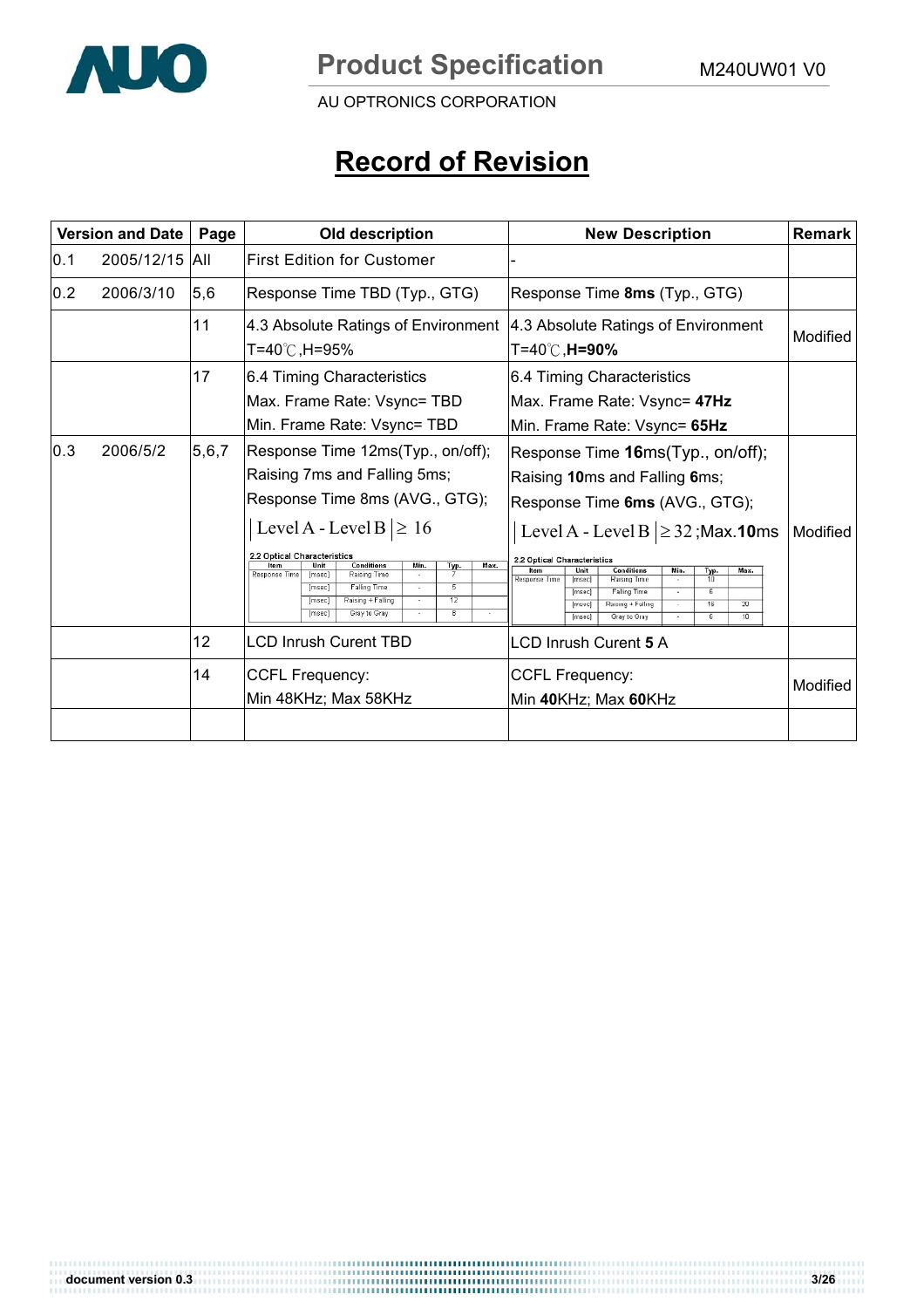

# **1.0 Handling Precautions**

- 1) Since front polarizer is easily damaged, pay attention not to scratch it.
- 2) Be sure to turn off power supply when inserting or disconnecting from input connector.
- 3) Wipe off water drop immediately. Long contact with water may cause discoloration or spots.
- 4) When the panel surface is soiled, wipe it with absorbent cotton or other soft cloth.
- 5) Since the panel is made of glass, it may break or crack if dropped or bumped on hard surface.
- 6) Since CMOS LSI is used in this module, take care of static electricity and insure human earth when handling.
- 7) Do not open or modify the Module Assembly.
- 8) Do not press the reflector sheet at the back of the module to any directions.
- 9) In case if a Module has to be put back into the packing container slot after once it was taken out from the container, do not press the center of the CCFL reflector edge. Instead, press at the far ends of the CCFL Reflector edge softly. Otherwise the TFT Module may be damaged.
- 10) At the insertion or removal of the Signal Interface Connector, be sure not to rotate nor tilt the Interface Connector of the TFT Module.
- 11) After installation of the TFT Module into an enclosure, do not twist nor bend the TFT Module even momentary. At designing the enclosure, it should be taken into consideration that no bending/twisting forces are applied to the TFT Module from outside. Otherwise the TFT Module may be damaged.
- 12) Cold cathode fluorescent lamp in LCD contains a small amount of mercury. Please follow local ordinances or regulations for disposal.
- 13) Small amount of materials having no flammability grade is used in the LCD module. The LCD module should be supplied by power complied with requirements of Limited Power Source (IEC60950 or UL1950), or be applied exemption.
- 14) The LCD module is designed so that the CCFL in it is supplied by Limited Current Circuit (IEC60950 or UL1950). Do not connect the CCFL in Hazardous Voltage Circuit.

**document version 0.3 4/26**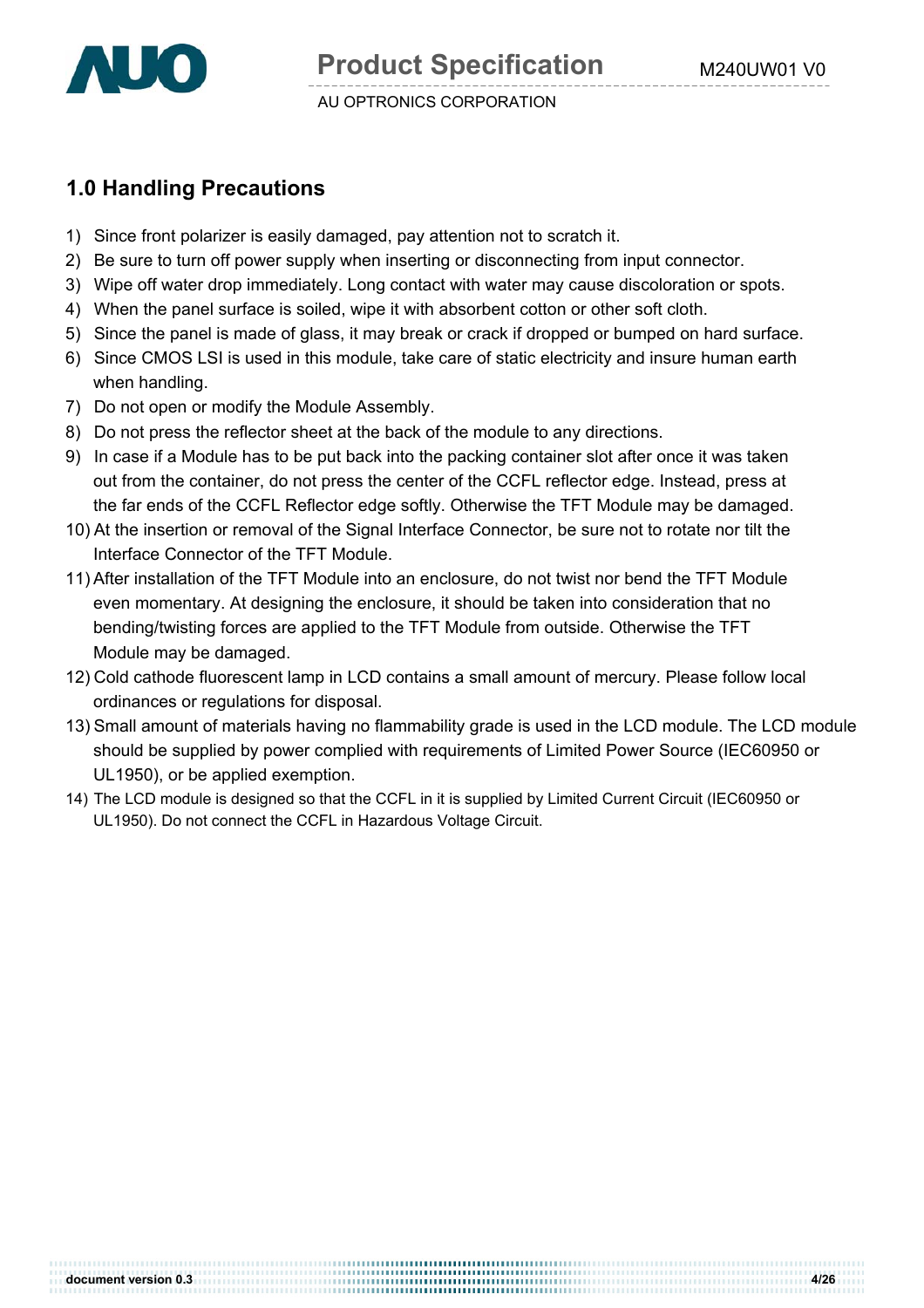# **2.0 General Description**

This specification applies to the 24.0 inch Color a-Si TFT-LCD Module M240UW01.

The display supports the WUXGA (1920(H) x 1200(V)) screen format and 16.7M colors (RGB 8-bits data).

All input signals are 2 channel LVDS interface compatible.

This module doesn't contain an inverter board for backlight.

# **2.1 Display Characteristics**

The following items are characteristics summary on the table under 25  $\degree$ C condition:

| <b>ITEMS</b>                 | <b>Unit</b>               | <b>SPECIFICATIONS</b>                              |
|------------------------------|---------------------------|----------------------------------------------------|
| Screen Diagonal              | [mm]                      | 611.32(24")                                        |
| <b>Active Area</b>           | [mm]                      | 518.4 (H) x 324 (V)                                |
| Pixels H x V                 |                           | 1920(x3) x 1200                                    |
| <b>Pixel Pitch</b>           | [mm]                      | 0.270 (per one triad) x 0.270                      |
| Pixel Arrangement            |                           | R.G.B. Vertical Stripe                             |
| Display Mode                 |                           | Normally Black                                     |
| White Luminance (Center)     | $\lceil cd/m^2 \rceil$    | 500 cd/m <sup>2</sup> @ I <sub>L</sub> =6mA (Typ.) |
| <b>Contrast Ratio</b>        |                           | $\overline{1000}$ : 1 (Typ.)                       |
| <b>Optical Response Time</b> | [msec]                    | 16ms(Typ., on/off); 6ms(AVG., GTG)                 |
| Nominal Input Voltage VDD    | [Volt]                    | $+5.0V$                                            |
| <b>Power Consumption</b>     | [Watt]                    | 74 W (Typ.) (without inverter)                     |
| (VDD line + CCFL line)       |                           |                                                    |
| Weight                       | [Grams]                   | 3250 (Max)                                         |
| <b>Physical Size</b>         | [mm]                      | 546.4(W) x 352(H) x 35.8(D) (Typ.)                 |
| <b>Electrical Interface</b>  |                           | Even/Odd R/G/B data, clock LVDS                    |
| <b>Support Color</b>         |                           | 16.7M colors (RGB 8-bit data)                      |
| <b>Surface Treatment</b>     |                           | Anti-Glare, 3H                                     |
| <b>Temperature Range</b>     |                           |                                                    |
| Operating                    | [°C]                      | 0 to $+50$                                         |
| Storage (Shipping)           | $\mathop{\rm l}{\rm ^oC}$ | $-20$ to $+60$                                     |
| <b>RoHS Compliance</b>       |                           | RoHS Compliance                                    |

**document version 0.3** 5/26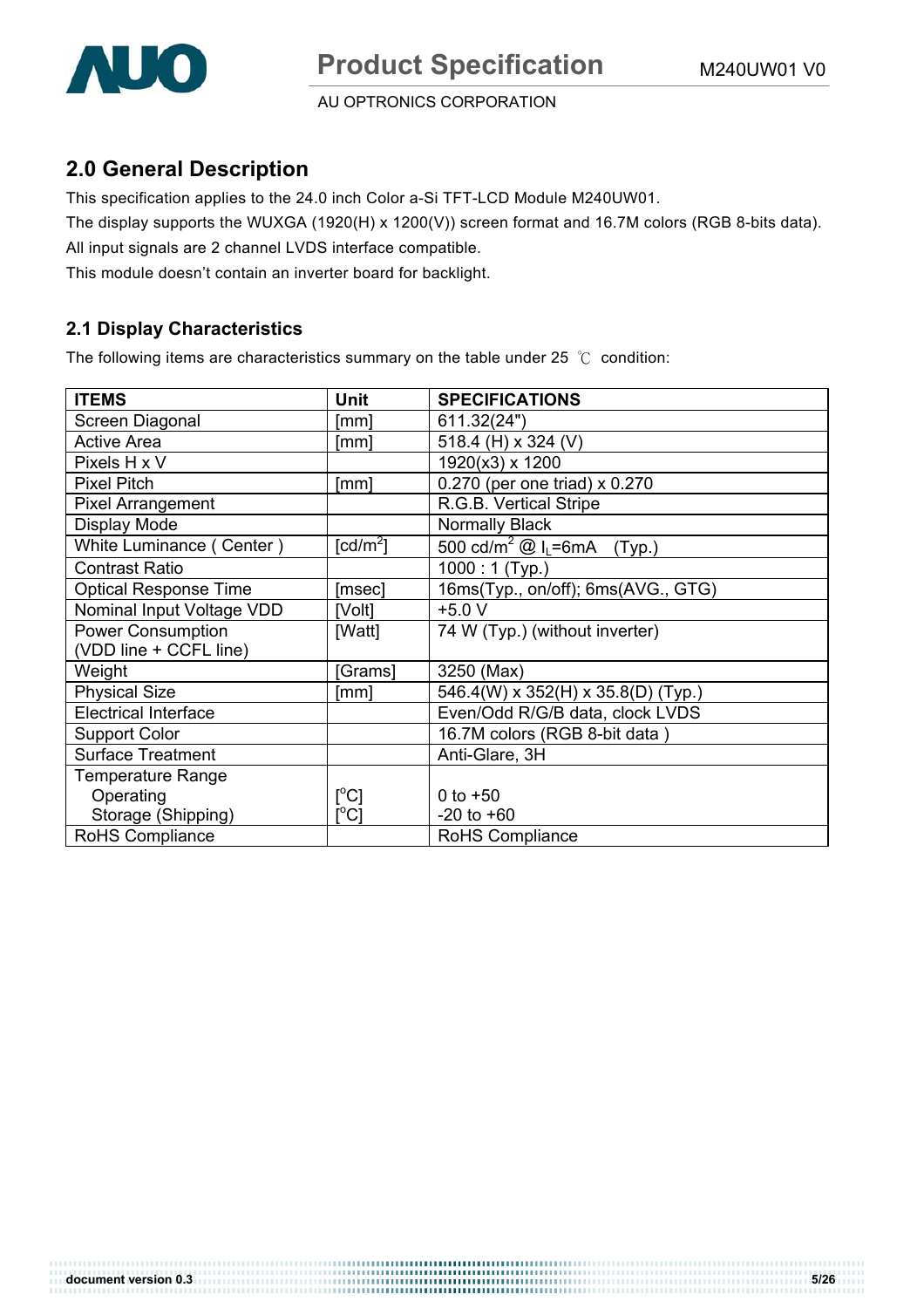

# **2.2 Optical Characteristics**

The optical characteristics are measured under stable conditions at  $25^\circ$ C:

| Item                                      | <b>Unit</b>          | <b>Conditions</b>                            | Min.           | Typ.           | Max.           | <b>Note</b> |
|-------------------------------------------|----------------------|----------------------------------------------|----------------|----------------|----------------|-------------|
| <b>Viewing Angle</b>                      | [degree]<br>[degree] | Horizontal<br>(Right)<br>$CR = 10$<br>(Left) | 75<br>75       | 89<br>89       |                |             |
|                                           | [degree]<br>[degree] | (Up)<br>Vertical<br>$CR = 10$<br>(Down)      | 75<br>75       | 89<br>89       | $\blacksquare$ |             |
| Contrast ratio                            |                      | <b>Normal Direction</b>                      | 700            | 1000           | $\blacksquare$ |             |
| Response Time                             | [msec]               | <b>Raising Time</b>                          | $\blacksquare$ | 10             |                | Note 1      |
|                                           | [msec]               | <b>Falling Time</b>                          | $\blacksquare$ | $6\phantom{a}$ | $\blacksquare$ | Note 1      |
|                                           | [msec]               | Raising + Falling                            | $\blacksquare$ | 16             | 20             | Note 1      |
|                                           | [msec]               | Gray to Gray                                 | $\blacksquare$ | 6              | 10             | Note 2      |
| Color / Chromaticity<br>Coordinates (CIE) |                      | Red x                                        | 0.623          | 0.653          | 0.683          |             |
|                                           |                      | Red y                                        | 0.307          | 0.337          | 0.367          |             |
|                                           |                      | Green x                                      | 0.265          | 0.295          | 0.325          |             |
|                                           |                      | Green y                                      | 0.577          | 0.607          | 0.637          |             |
|                                           |                      | Blue x                                       | 0.114          | 0.144          | 0.174          |             |
|                                           |                      | Blue y                                       | 0.045          | 0.075          | 0.105          |             |
| Color Coordinates (CIE) White             |                      | White x                                      | 0.283          | 0.313          | 0.343          |             |
|                                           |                      | White y                                      | 0.299          | 0.329          | 0.359          |             |
| Central Luminance (I <sub>L</sub> =6mA)   | [ $cd/m2$ ]          |                                              | 400            | 500            | $\blacksquare$ |             |
| <b>Luminance Uniformity</b>               | [%]                  |                                              | 75             | 80             | $\blacksquare$ | Note 3      |
| Crosstalk (in60Hz)                        | [%]                  |                                              |                |                | 1.5            | Note 4      |
| Flicker                                   | dB                   |                                              |                |                | $-20$          | Note 5      |
|                                           |                      |                                              |                |                |                |             |

Equipment Pattern Generator, Power Supply, Digital Voltmeter, Luminance meter (PR 880, BM-5A ,

**document version 0.3 6/26** 

BM 7 ,CS-1000, & EZContrast\* )

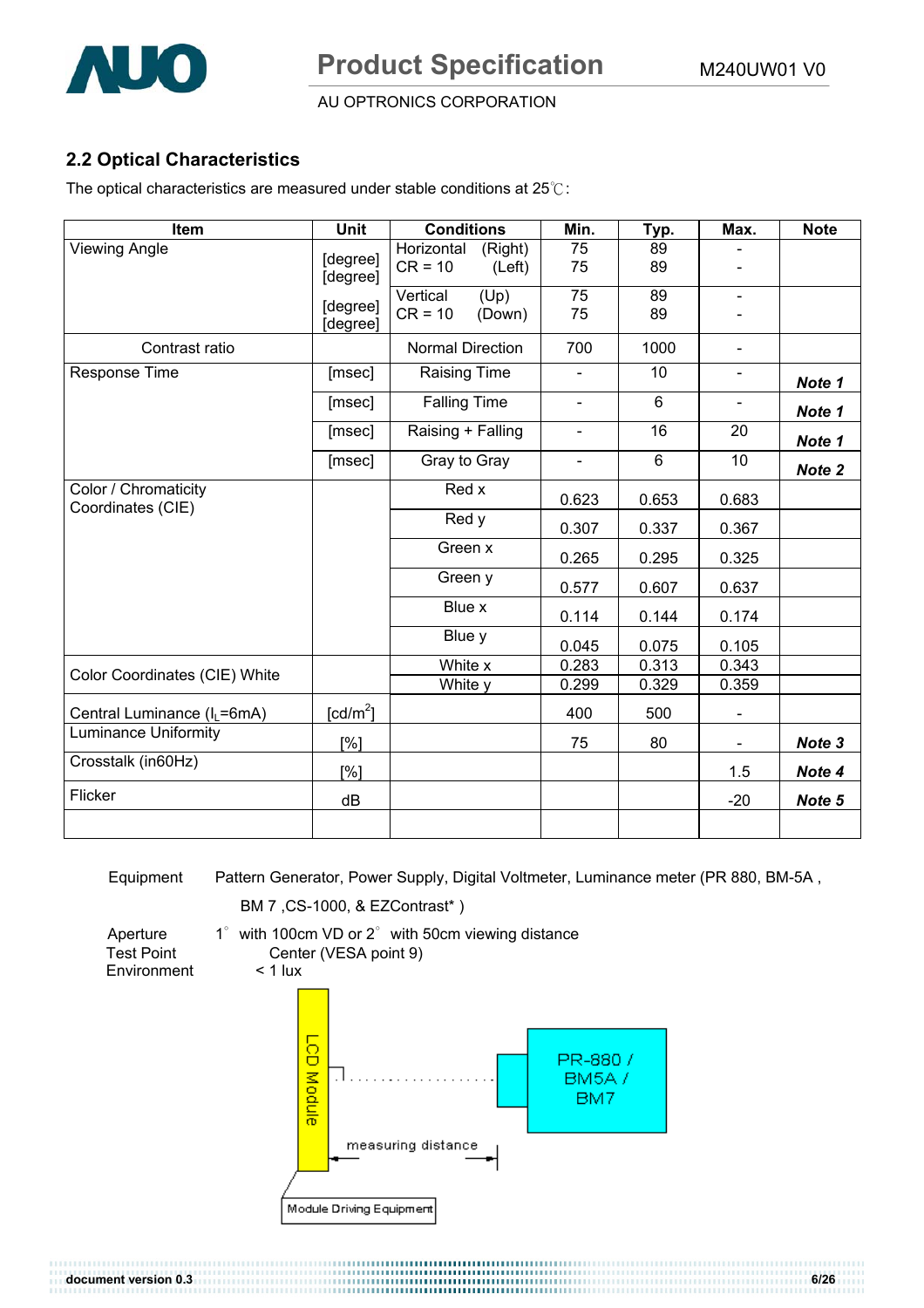

**Product Specification** M240UW01 V0

AU OPTRONICS CORPORATION

\*' EZ Contrast is different measurement tool with very close viewing distance.

#### *Note 1:* **Definition of Response time**

The output signals of photodetector are measured when the input signals are changed from "Black" to "White" (rising time), and from "White" to "Black "(falling time), respectively. The response time is interval between the 10% and 90% of amplitudes.



#### *Note 2:* **Over-Drive and Response time:**



#### Algorithm:

 $|\text{Level A - Level B}| \geq 32$  then the average of Grey-to-Grey response time is 6 ms. ( F= 60 Hz). Tr (rising time; from "Black" to "White") + Tf (Falling time; from "White" to "Black") =  $16$  ms(typ).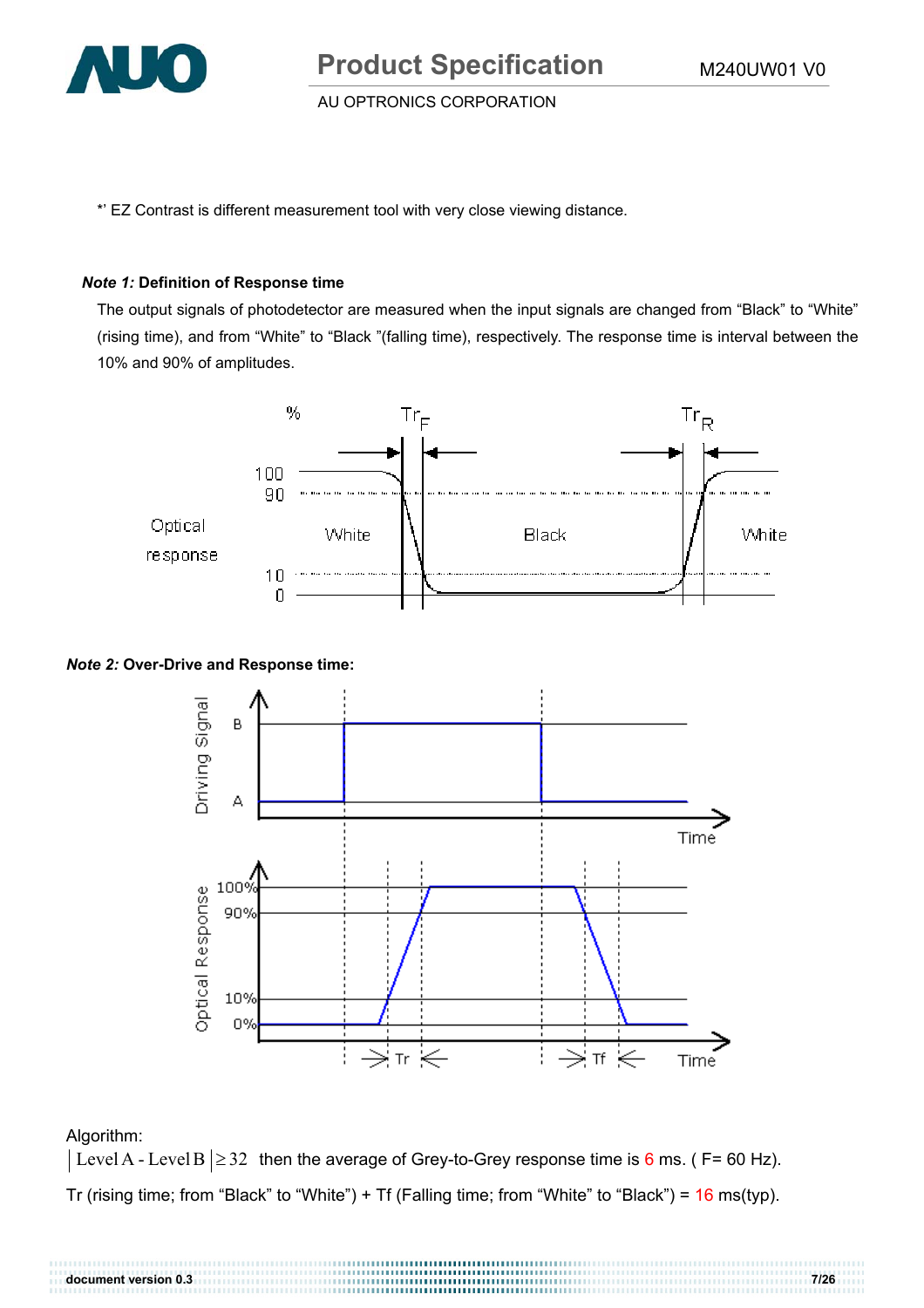

#### *Note 3:* **Luminance uniformity of these 9 points is defined as below**



*Note 4:* Crosstalk is defined as below :

 $CT = | YB - YA | / YA \times 100 (%)$ 

Where

YA = Luminance of measured location without gray level 0 pattern (cd/m2)

YB = Luminance of measured location with gray level 0 pattern (cd/m2)



**document version 0.3 8/26**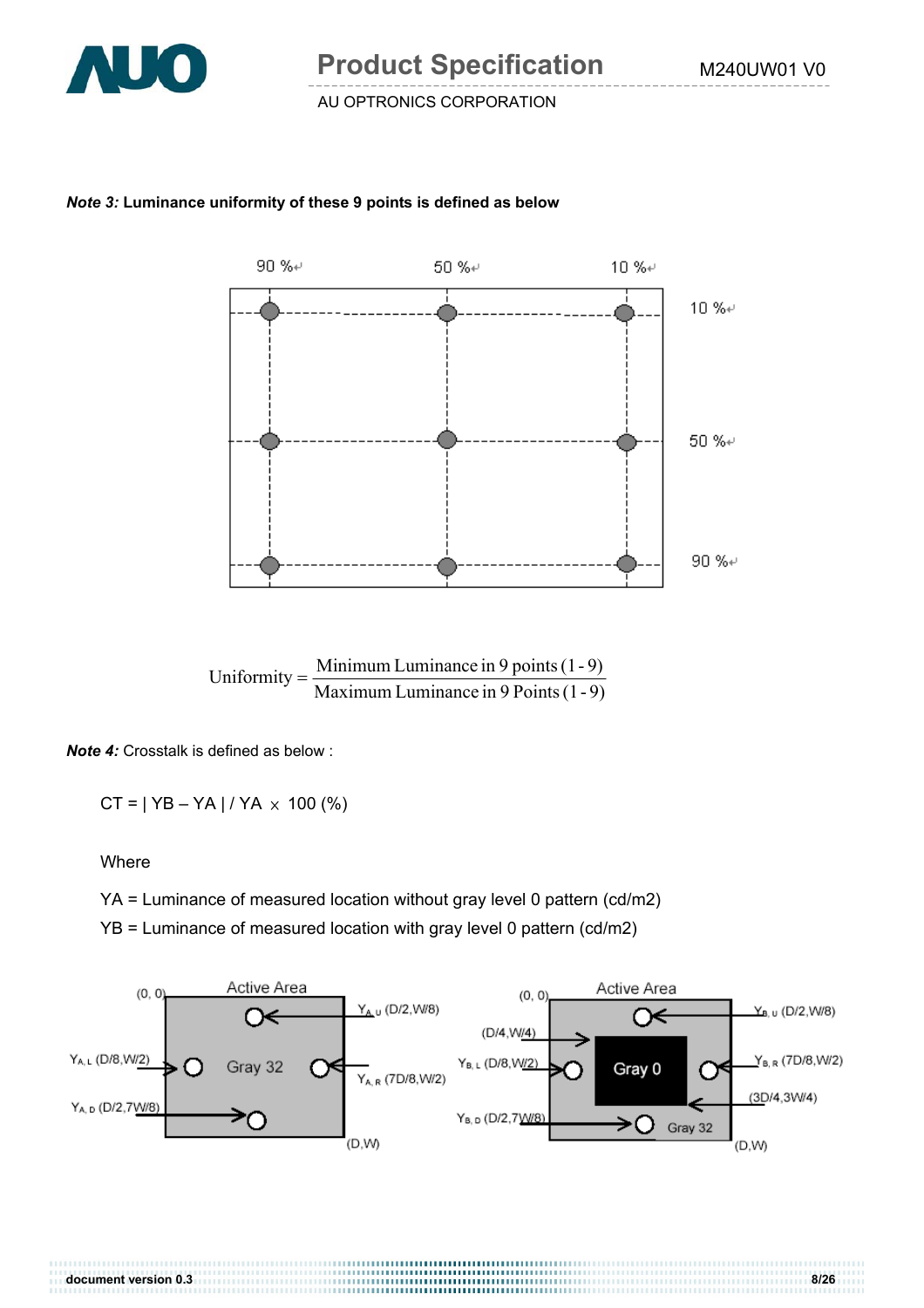

*Note 5:* Test Paterm: Subchecker Pattern



Method: Record dBV & DC value with (WESTAR)TRD-100



DC Level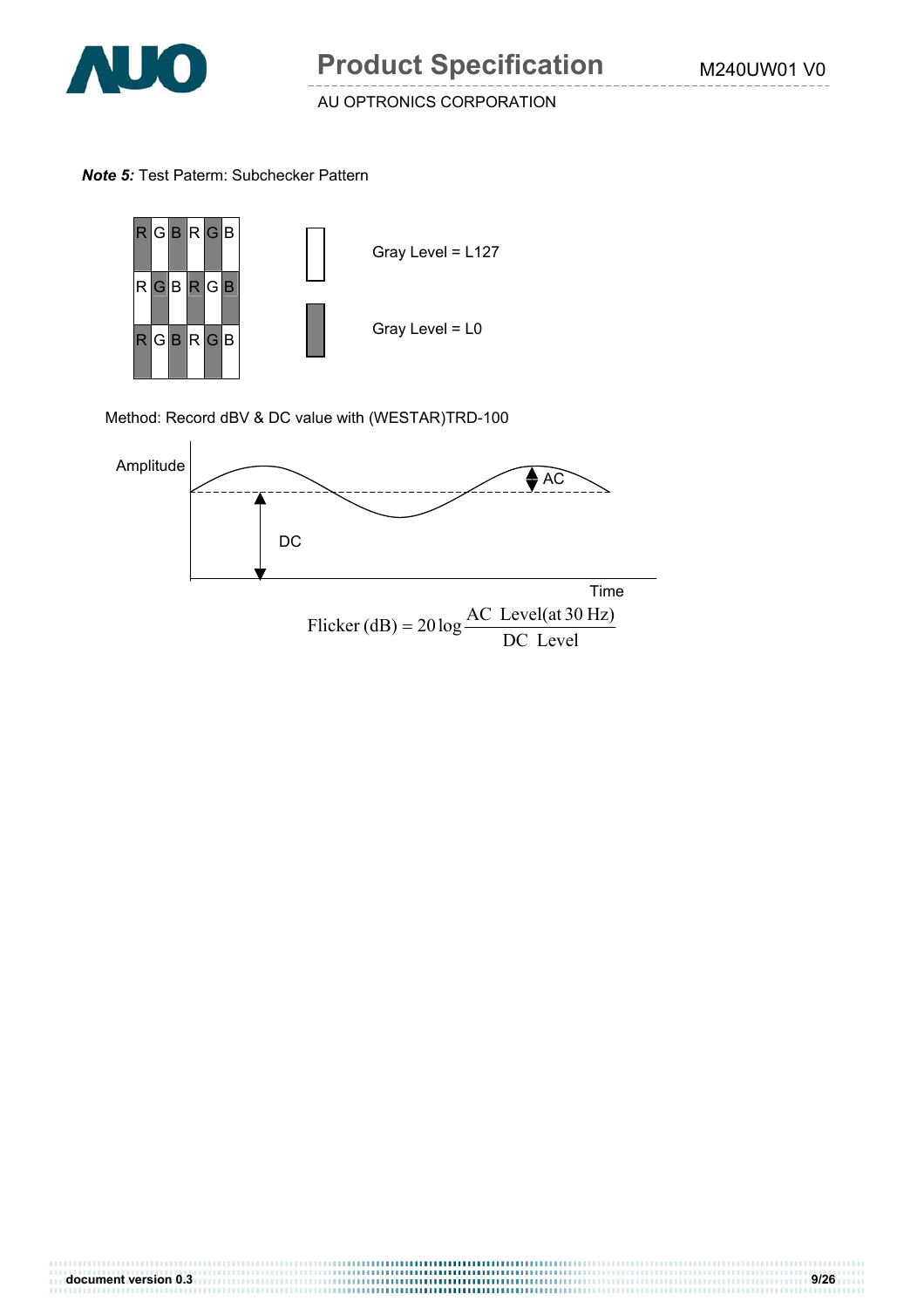

# **3.0 Functional Block Diagram**

The following diagram shows the functional block of the 24.0 inch Color TFT-LCD Module:



### **I/F PCB Interface:**

JAE FI-XB30SSL-HF15 or compatible

# **Mating Type:**

FI-X30HL-T (Locked Type)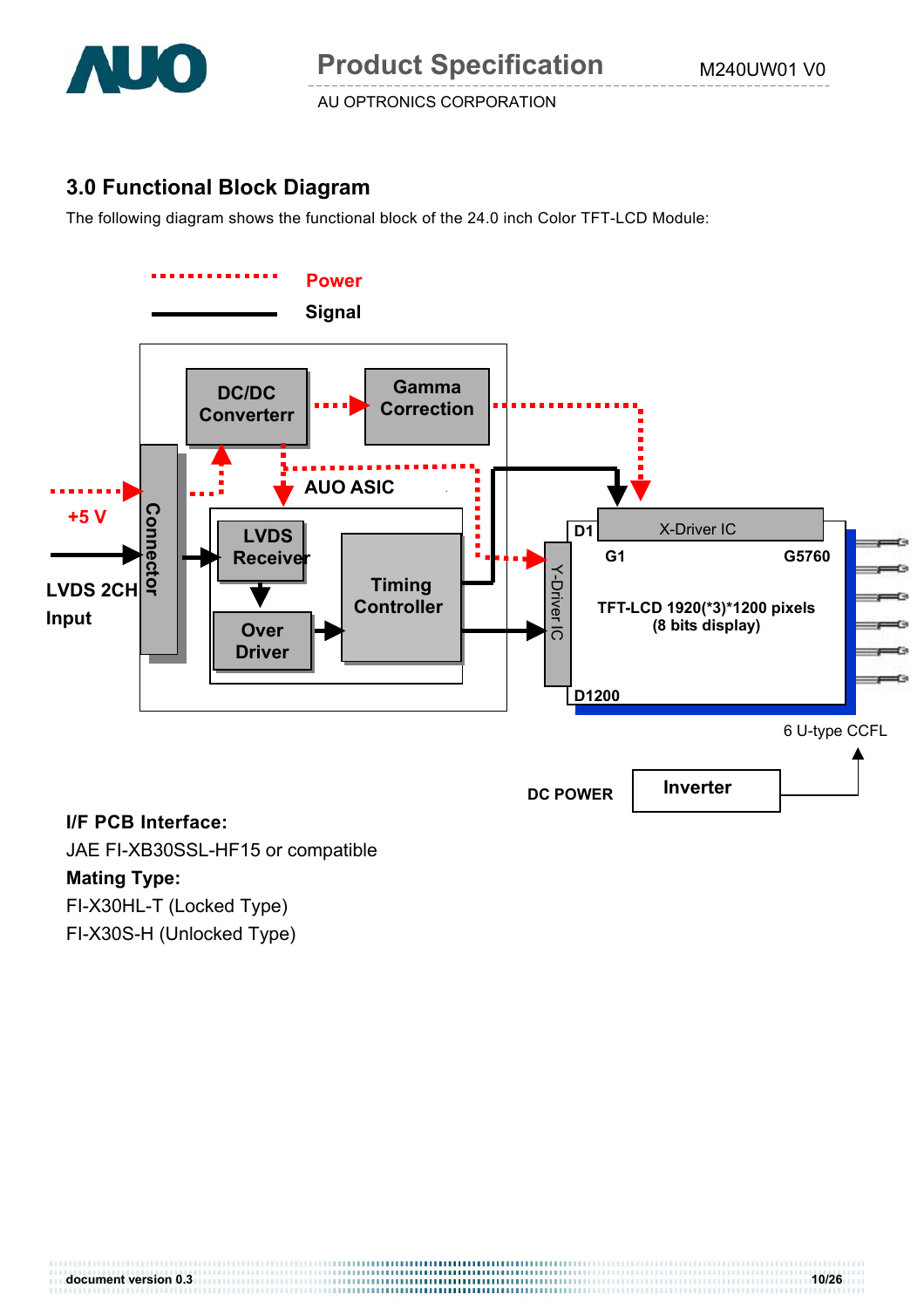

# **4.0 Absolute Maximum Ratings**

Absolute maximum ratings of the module is as following:

### **4.1 TFT LCD Module**

| ltem            | Svmbol | Min | Max | Unit   | <b>Conditions</b> |
|-----------------|--------|-----|-----|--------|-------------------|
| Logic/LCD Drive | √IN    | 4.S | 5.5 | [Volt] | <b>Note 1,2</b>   |

### **4.2 Backlight Unit**

| ltem                | Svmbol      | Min              | Max | Unit     | <b>Conditions</b> |
|---------------------|-------------|------------------|-----|----------|-------------------|
| <b>CCFL Current</b> | <b>ICFL</b> | <u>ົດ</u><br>Z.U | 8.0 | [mA] rms | <b>Note 1,2</b>   |

### **4.3 Absolute Ratings of Environment**

| <b>Item</b>                  | <b>Symbol</b> | Min.  | Max.  | <b>Unit</b>   | <b>Conditions</b> |  |
|------------------------------|---------------|-------|-------|---------------|-------------------|--|
| <b>Operating Temperature</b> | <b>TOP</b>    |       | $+50$ | [°C]          |                   |  |
| <b>Operation Humidity</b>    | <b>HOP</b>    | 5     | 90    | [%RH]         | Note 3            |  |
| Storage Temperature          | TST           | $-20$ | $+60$ | $[^{\circ}C]$ |                   |  |
| <b>Storage Humidity</b>      | <b>HST</b>    | 5     | 90    | [%RH]         |                   |  |

*Note 1:* With in Ta =  $25^{\circ}$ C

**Note 2:** Permanent damage to the device may occur if exceed maximum values

*Note 3:* For quality perfermance, please refer to AUO IIS(Incoming Inspection Standard).



**document version 0.3 11/26**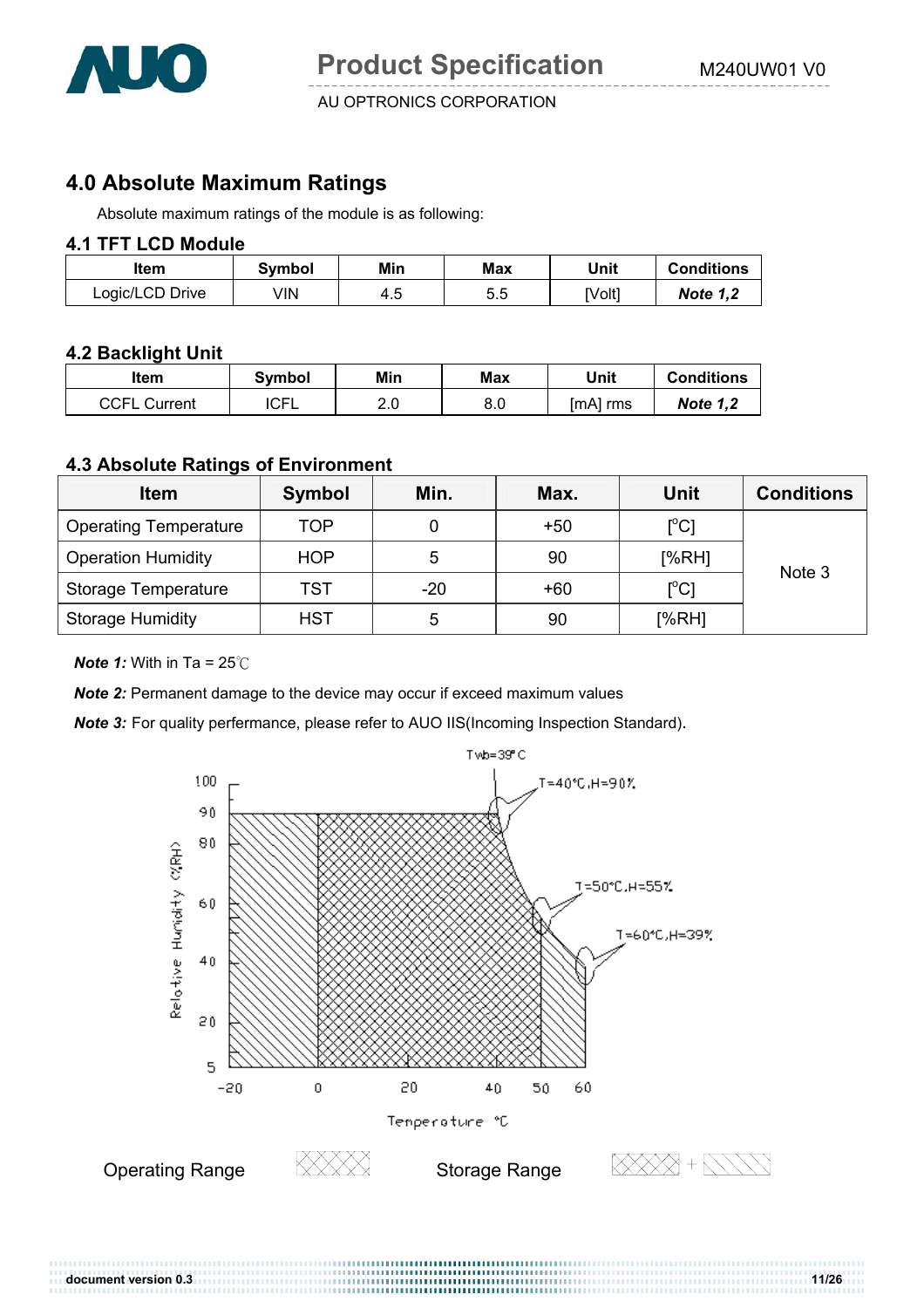

# **5.0 Electrical characteristics**

# **5.1 TFT LCD Module**

### **5.1.1 Power Specification**

Input power specifications are as follows;

| Symbol          | <b>Parameter</b>           | Min | <b>Typ</b>                   | Max | <b>Units</b> | <b>Condition</b>                                 |
|-----------------|----------------------------|-----|------------------------------|-----|--------------|--------------------------------------------------|
| <b>VDD</b>      | Logic/LCD Drive<br>Voltage | 4.5 | 5.0                          | 5.5 | [Volt]       | ±10%                                             |
| IDD             | <b>VDD</b> current         |     | 1.8                          | 2.2 | [A]          | VDD=5V, All White Pattern,<br>at frame rate 60Hz |
| Irush           | <b>LCD Inrush Current</b>  |     | $\qquad \qquad \blacksquare$ | 5   | [A]          | <b>Note</b>                                      |
| PD <sub>D</sub> | <b>VDD Power</b>           |     | 9                            | 11  | [Watt]       | VDD=5V, All White Pattern,<br>at 60Hz            |

*Note:* Measurement conditions:

The duration of rush current is about 2ms and rising time of power input is 1ms(min.).



| document version 0.3 |  |
|----------------------|--|
|                      |  |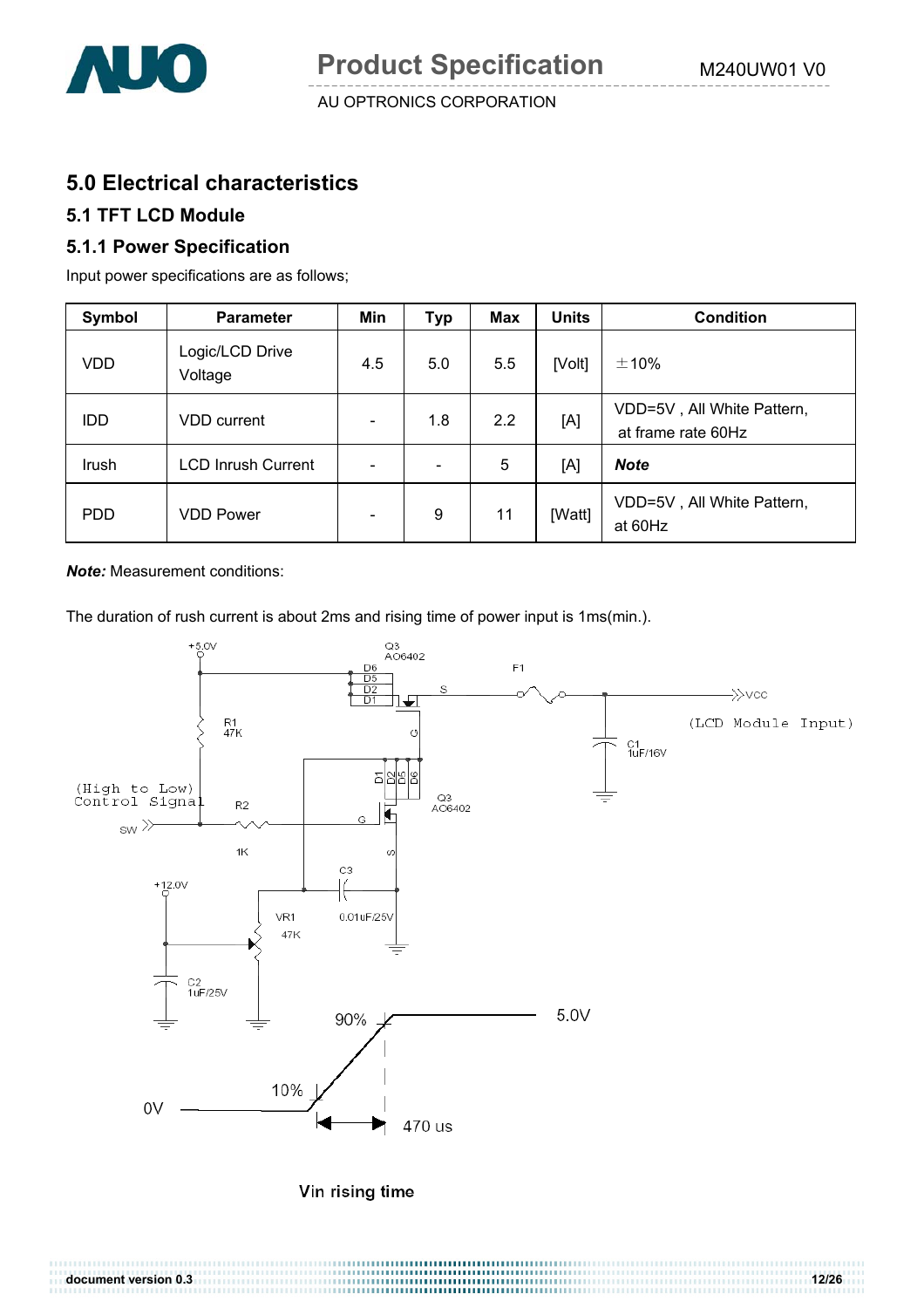

### **5.1.2 Signal Electrical Characteristics**

Input signals shall be low or Hi-Z state when Vin is off It is recommended to refer the specifications of SN75LVDS82DGG (Texas Instruments) in detail.

Each signal characteristics are as follows;

| Symbol      | <b>Parameter</b>           | Min                      | Тур    | Max    | <b>Units</b> | <b>Condition</b>  |
|-------------|----------------------------|--------------------------|--------|--------|--------------|-------------------|
| <b>VTH</b>  | Differential Input High    |                          | $+50$  | $+100$ | [mV]         | $VICM = 1.2V$     |
|             | Threshold                  | $\overline{\phantom{0}}$ |        |        |              | <b>Note</b>       |
| <b>VTL</b>  | Differential Input Low     |                          | -50    |        | [mV]         | $VICM = 1.2V$     |
|             | Threshold                  | $-100$                   |        |        |              | <b>Note</b>       |
| <b>VID</b>  | Input Differential Voltage | 100                      |        | 600    | [mV]         | <b>Note</b>       |
| <b>VICM</b> | Differential Input Common  |                          |        |        |              | $VTH-VTL = 200MV$ |
|             | Mode Voltage               | $+1.0$                   | $+1.2$ | $+1.5$ | [V]          | <b>Note</b>       |



*Note:* LVDS Signal Waveform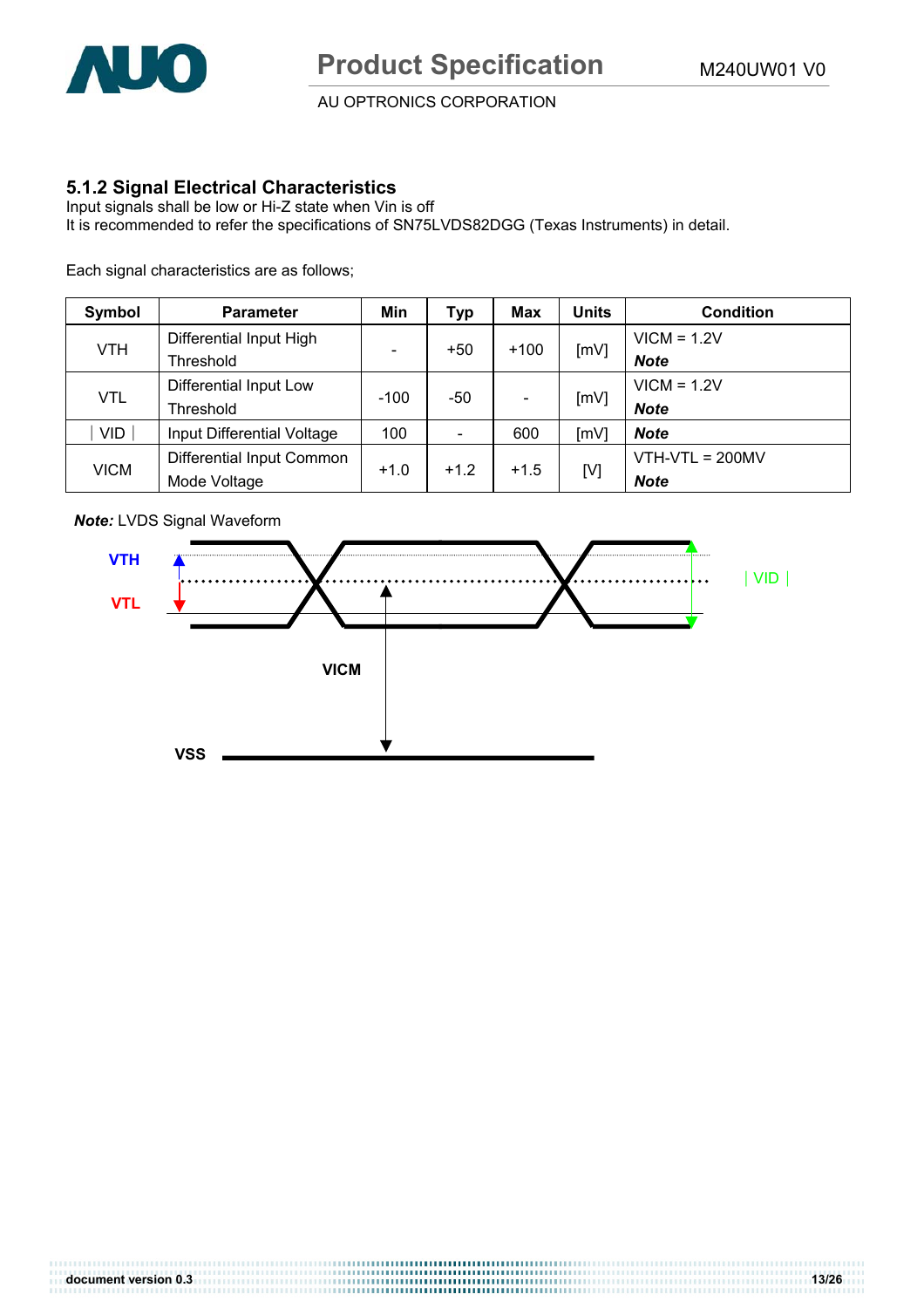

# **5.2 Backlight Unit**

Parameter guideline for CCFL Inverter is under stable conditions at  $25^{\circ}$  (Room Temperature):

| <b>Parameter</b>                                    | Min.   | Typ.               | Max. | Unit       | <b>Condition</b> |  |
|-----------------------------------------------------|--------|--------------------|------|------------|------------------|--|
| <b>CCFL Operation Current(IRCFL)</b>                | 2.0    | 6.0                | 8.0  | [mA] rms   | Note 2           |  |
| <b>CCFL Frequency(FCFL)</b>                         | 40     | 53                 | 60   | [KHz]      | Note $3,4$       |  |
| CCFL Ignition Voltage (ViCFL, Ta=<br>$0^{\circ}$ C) | 2850   | ۰                  |      | [Volt] rms | Note 5           |  |
| CCFL Ignition Voltage(ViCF, Ta=<br>$25^{\circ}$ C)  | 2280   |                    |      | [Volt] rms |                  |  |
| <b>CCFL Operation Voltage (VCFL)</b>                |        | 1800<br>$(Q\ 6mA)$ |      | [Volt] rms | Note 6           |  |
| <b>CCFL Power Consumption(PCFL)</b>                 |        | 64.8               |      | [Watt]     | Note 6           |  |
| <b>CCFL Life Time(LTCFL)</b>                        | 40,000 | 50,000             |      | [Hour]     | Note 7           |  |

Note 1: Typ. are AUO recommended design points.

- \*1 All of characteristics listed are measured under the condition using the AUO test inverter.
- \*2 In case of using an inverter other than listed, it is recommended to check the inverter carefully. Sometimes, interfering noise stripes appear on the screen, and substandard luminance or flicker at low power may happen.
- \*3 In designing an inverter, it is suggested to check safety circuit very carefully. Impedance of CCFL, for instance, becomes more than 1 [M ohm] when CCFL is damaged.
- \*4 Generally, CCFL has some amount of delay time after applying kick-off voltage. It is recommended to keep on applying kick-off voltage for 1 [Sec] until discharge.
- \*5 Reducing CCFL current increases CCFL discharge voltage and generally increases CCFL discharge frequency. So all the parameters of an inverter should be carefully designed so as not to produce too much leakage current from high-voltage output of the inverter.
- Note 2: CCFL standard current is measured at  $25\pm2^{\circ}$ .
- Note 3: CCFL discharge frequency should be carefully determined to avoid interference between inverter and TFT LCD
- Note 4: The frequency range will not affect to lamp life and reliability characteristics.
- Note 5: CCFL inverter should be able to give out a power that has a generating capacity of over 2850 voltage. Lamp units need 2850 voltage minimum for ignition.

Note 6: The variance of CCFL power consumption is ±10%. Calculator value for reference (IRCFL ×  $VCFL \times 6 = PCFL$ 

Note 7: Definition of life: brightness becomes 50% or less than the minimum luminance value of CCFL. The typical life time of CCFL is on the condition at 6 mA lamp current.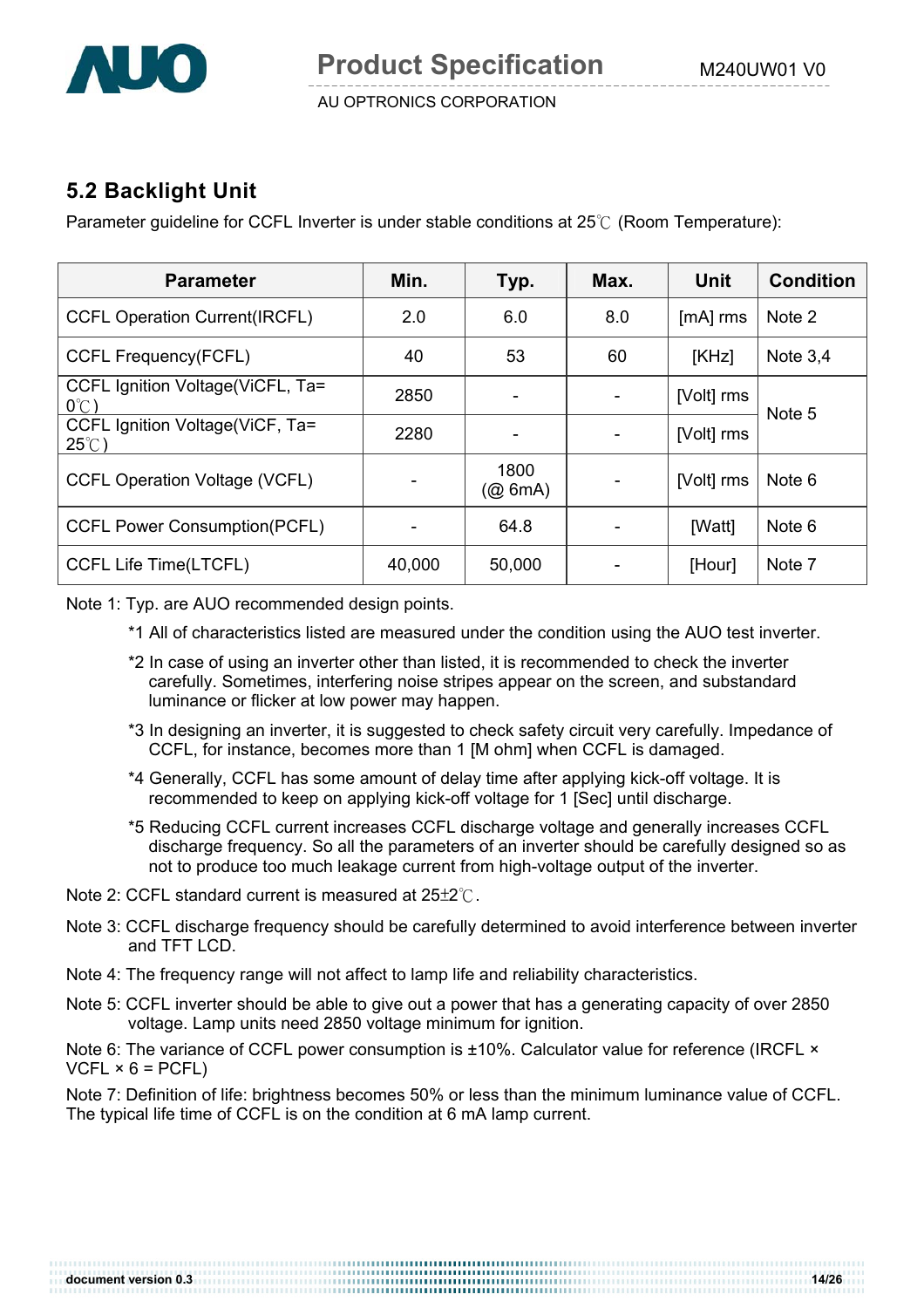

# **6.0 Signal Characteristic**

# **6.1 Pixel Format Image**

Following figure shows the relationship of the input signals and LCD pixel format.

|           |                | 2              |   |                 |   |   |         | 1919 1920 |                     |  |
|-----------|----------------|----------------|---|-----------------|---|---|---------|-----------|---------------------|--|
| 1st Line  | R G B R        | G              | B | $\sim$ 10 $\pm$ | R |   | G B     | R         | G B                 |  |
|           |                |                |   |                 |   |   |         |           |                     |  |
|           |                |                |   |                 |   |   |         |           |                     |  |
|           |                |                |   |                 |   |   |         |           |                     |  |
|           | $\blacksquare$ | $\blacksquare$ |   |                 |   | × |         |           | $\blacksquare$      |  |
|           | ٠              |                |   |                 |   | ٠ |         |           | $\blacksquare$<br>٠ |  |
|           |                |                |   |                 |   |   |         |           | $\blacksquare$      |  |
|           |                |                |   | $\blacksquare$  |   | ٠ |         |           | $\blacksquare$      |  |
| 1200 Line | R G B R        | G              | B |                 | R |   | $G$ $B$ | R         | $G \mid B$          |  |

### **6.2 The input data format**



**Note 1:** R/G/B data 7:MSB, R/G/B data 0:LSB O = "First Pixel Data"

E = "Second Pixel Data"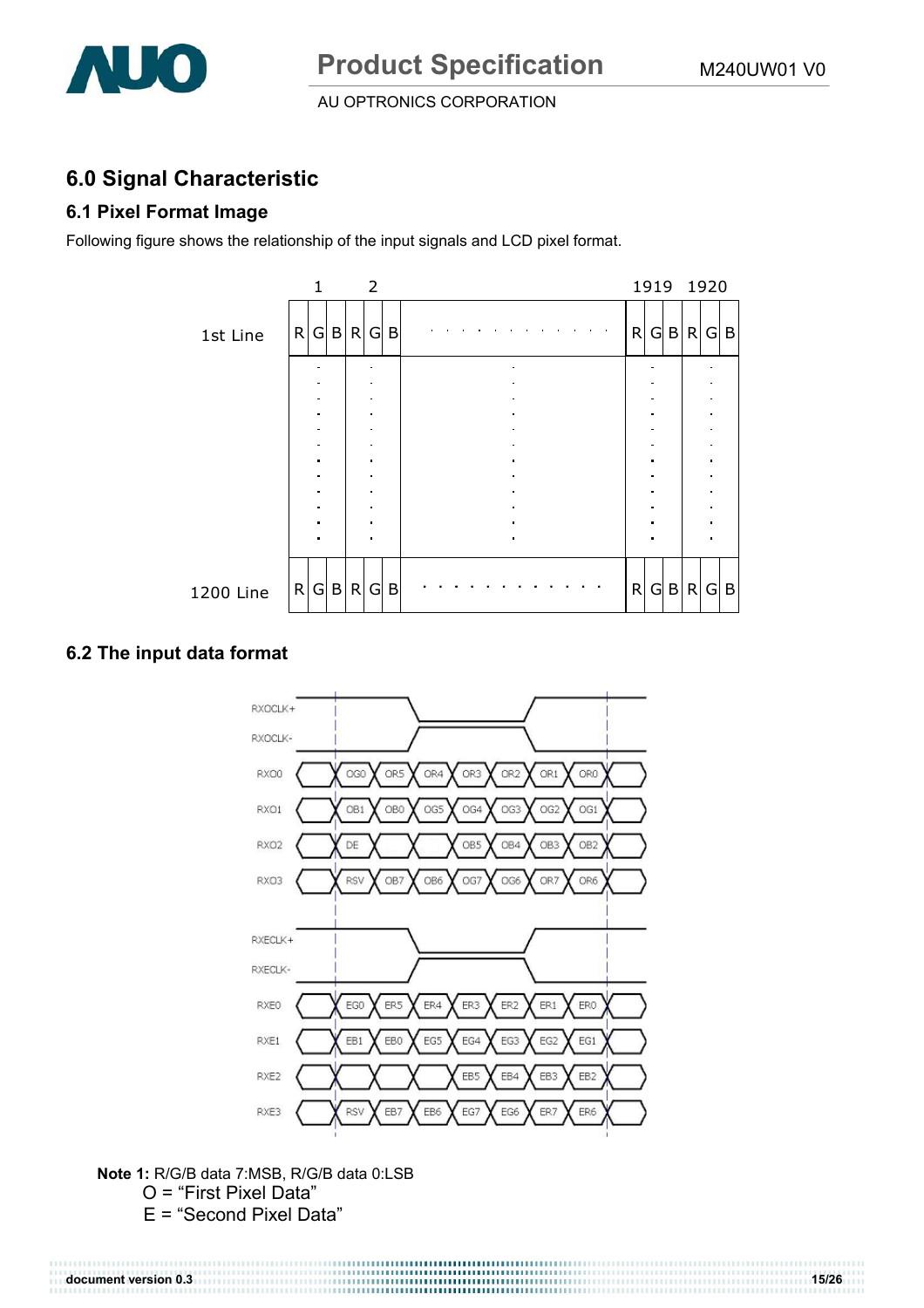

### **6.3 Signal Description**

The module using one LVDS receiver SN75LVDS82(Texas Instruments) or compatible. LVDS is a differential signal technology for LCD interface and high speed data transfer device. Transmitter shall be SN75LVDS83(negative edge sampling) or compatible**.** The first LVDS port(RxOxxx) transmits odd pixels while the second LVDS port(RxExxx) transmits even pixels.

| PIN#            | <b>SIGNAL NAME</b> | <b>DESCRIPTION</b>                                       |
|-----------------|--------------------|----------------------------------------------------------|
| $\overline{1}$  | RxOIN0-            | Negative LVDS differential data input (Odd data)         |
| $\overline{2}$  | RxOIN0+            | Positive LVDS differential data input (Odd data)         |
| 3               | RxOIN1-            | Negative LVDS differential data input (Odd data)         |
| 4               | RxOIN1+            | Positive LVDS differential data input (Odd data)         |
| $\overline{5}$  | RxOIN2-            | Negative LVDS differential data input (Odd data, DSPTMG) |
| 6               | RxOIN2+            | Positive LVDS differential data input (Odd data, DSPTMG) |
| $\overline{7}$  | <b>GND</b>         | Power Ground                                             |
| 8               | RxOCLK-            | Negative LVDS differential clock input (Odd clock)       |
| 9               | RxOCLK+            | Positive LVDS differential clock input (Odd clock)       |
| 10              | RxOIN3-            | Negative LVDS differential data input (Odd data)         |
| 11              | RxOIN3+            | Positive LVDS differential data input (Odd data)         |
| 12              | RxEIN0-            | Negative LVDS differential data input (Even data)        |
| 13              | RxEIN0+            | Positive LVDS differential data input (Even data)        |
| 14              | GND.               | <b>Power Ground</b>                                      |
| 15              | RxEIN1-            | Positive LVDS differential data input (Even data)        |
| 16              | RxEIN1+            | Negative LVDS differential data input (Even data)        |
| 17              | <b>GND</b>         | <b>Power Ground</b>                                      |
| 18              | RxEIN2-            | Negative LVDS differential data input (Even data)        |
| 19              | RxEIN2+            | Positive LVDS differential data input (Even data)        |
| <u>20</u>       | RxECLK-            | Negative LVDS differential clock input (Even clock)      |
| 21              | RxECLK+            | Positive LVDS differential clock input (Even clock)      |
| 22              | RxEIN3-            | Negative LVDS differential data input (Even data)        |
| 23              | RxEIN3+            | Positive LVDS differential data input (Even data)        |
| 24              | <b>GND</b>         | <b>Power Ground</b>                                      |
| <u>25</u>       | NC                 | No connection                                            |
| 26              | <b>NC</b>          | No connection                                            |
| 27              | <b>VDD</b>         | Power +5V                                                |
| 28              | <b>VDD</b>         | Power +5V                                                |
| 29              | <b>VDD</b>         | Power +5V                                                |
| 30 <sub>2</sub> | <b>VDD</b>         | Power +5V                                                |

Note1: Start from left side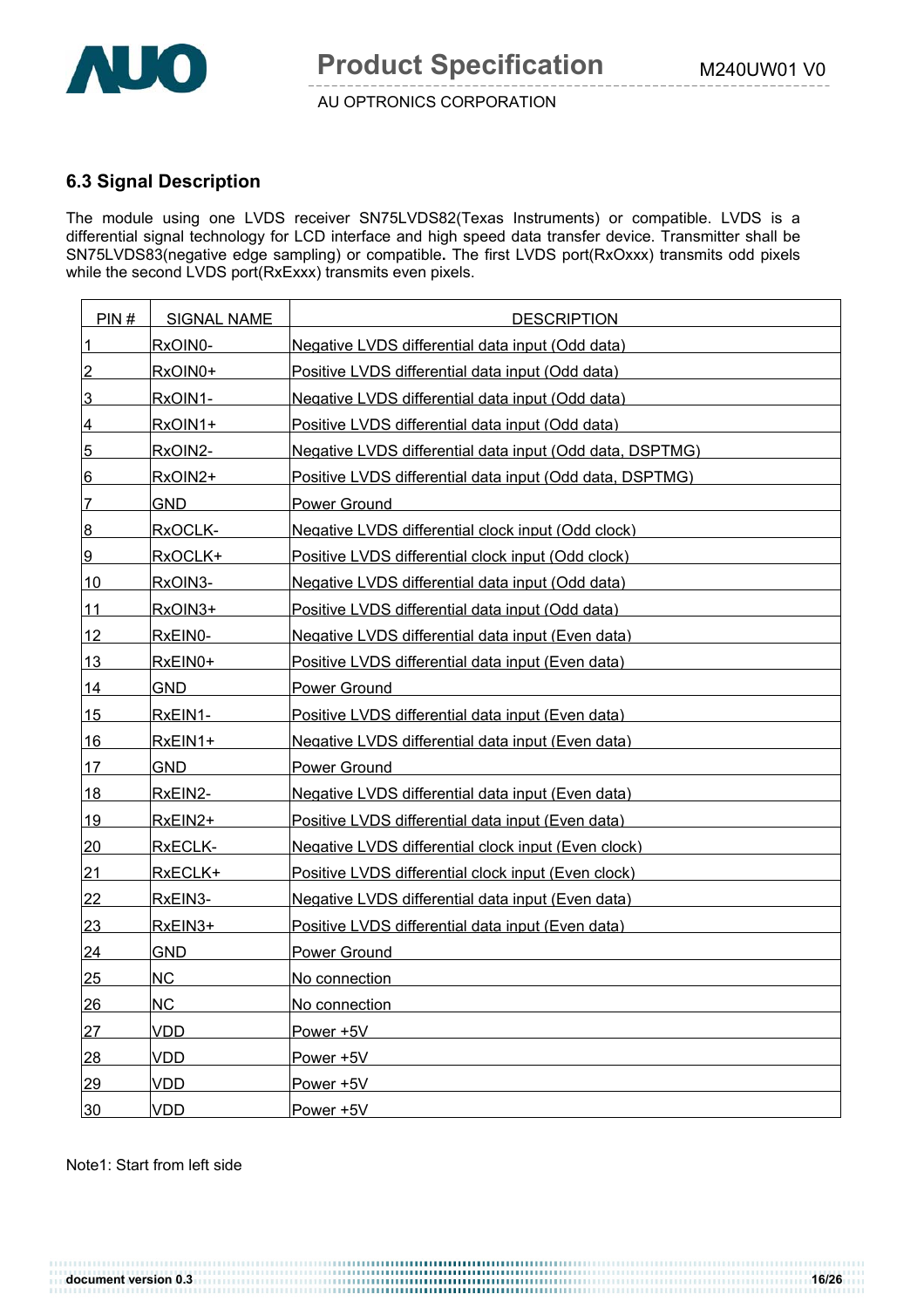

# **Product Specification** M240UW01 V0

### AU OPTRONICS CORPORATION



**Note2:** Input signals of odd and even clock shall be the same timing.

#### **6.4 Timing Characteristics**

Basically, interface timings described here is not actual input timing of LCD module but output timing of SN75LVDS82DGG (Texas Instruments) or equivalent.

**Note:** Typical value refer to VESA STANDARD

| Signal                | Item            | Symbol      | Min   | Typ                      | Max                      | Unit        |
|-----------------------|-----------------|-------------|-------|--------------------------|--------------------------|-------------|
|                       | Period          | Tv          | 1211  | 1212                     | 2048                     | Th          |
| Vertical              | Active          | Tdisp(v)    | 1200  | 1200                     | 1200                     | Th          |
| Section               | <b>Blanking</b> | Tblk(v)     | 11    | 12                       | -                        | Th          |
| Horizontal<br>Section | Period          | Th          | 1040  | 1072                     | 2048                     | Tclk        |
|                       | Active          | Tdisp(h)    | 960   | 960                      | 960                      | <b>Tclk</b> |
|                       | <b>Blanking</b> | Tblk(h)     | 80    | 112                      | $\overline{\phantom{a}}$ | <b>Tclk</b> |
| Clock                 | Period          | <b>Tclk</b> | 11.76 | $\overline{\phantom{a}}$ | ۰                        | ns          |
|                       | Frequency       | Freq        |       | -                        | 85                       | MHz         |
| <b>Frame Rate</b>     | Frequency       | Vsync       | 47    | 60                       | 65                       | Hz          |

Note : DE mode only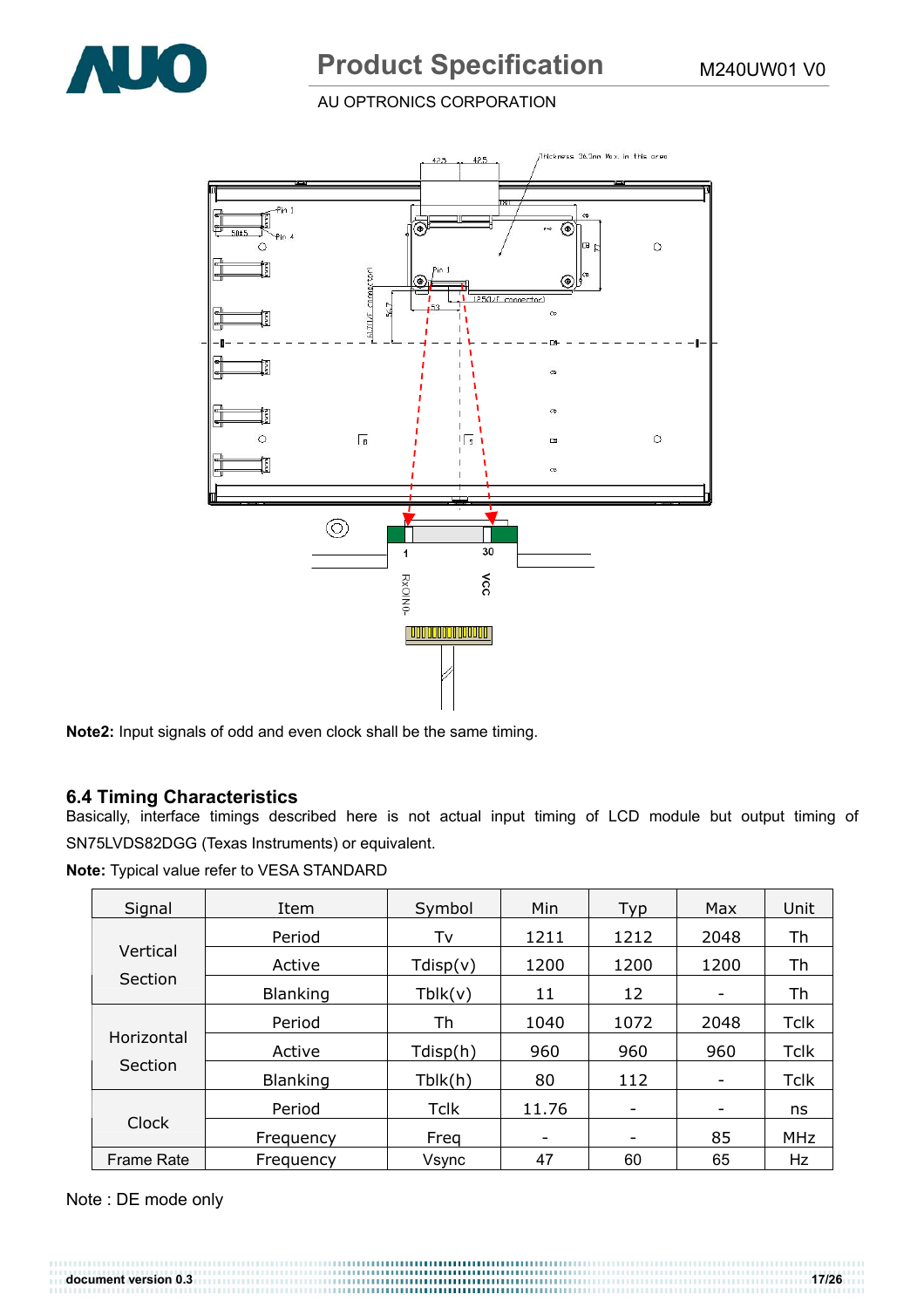

# **Product Specification** M240UW01 V0

### AU OPTRONICS CORPORATION

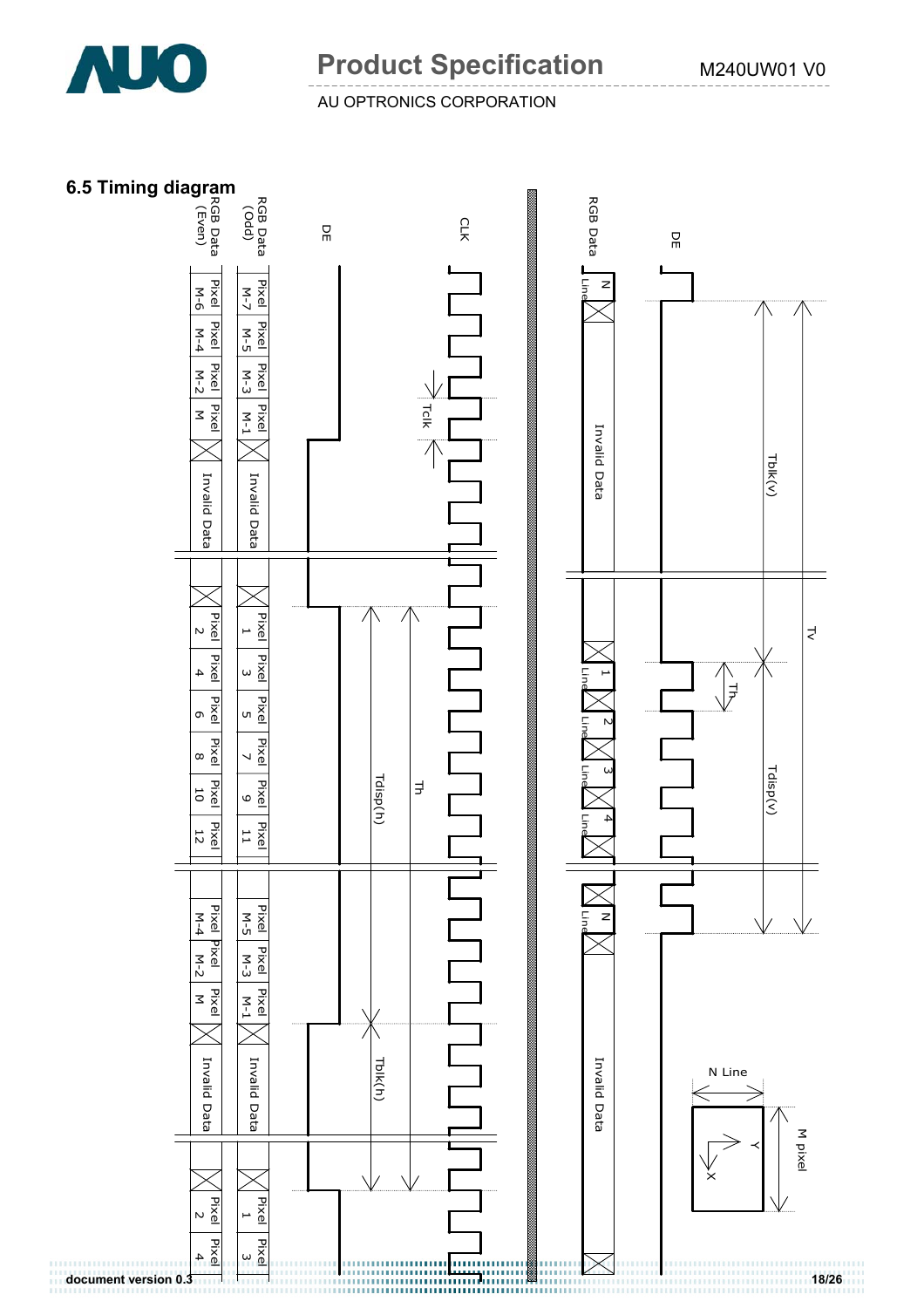

## **6.6 Power ON/OFF Sequence**

Vin power and lamp on/off sequence is as follows. Interface signals are also shown in the chart. Signals from any system shall be Hi-Z state or low level when Vin is off.



| Symbol         |      | Unit       |            |      |
|----------------|------|------------|------------|------|
|                | Min  | <b>Typ</b> | <b>Max</b> |      |
| T1             | 0.3  | -          | 10         | [ms] |
| T <sub>2</sub> | 0.5  | 40         | 50         | [ms] |
| T <sub>3</sub> | 300  |            | -          | [ms] |
| T4             | 300  |            | -          | [ms] |
| T <sub>5</sub> | 0.5  | 16         | 50         | [ms] |
| T <sub>6</sub> | 0.5  |            | 60         | [ms] |
| Τ7             | 1000 |            |            | [ms] |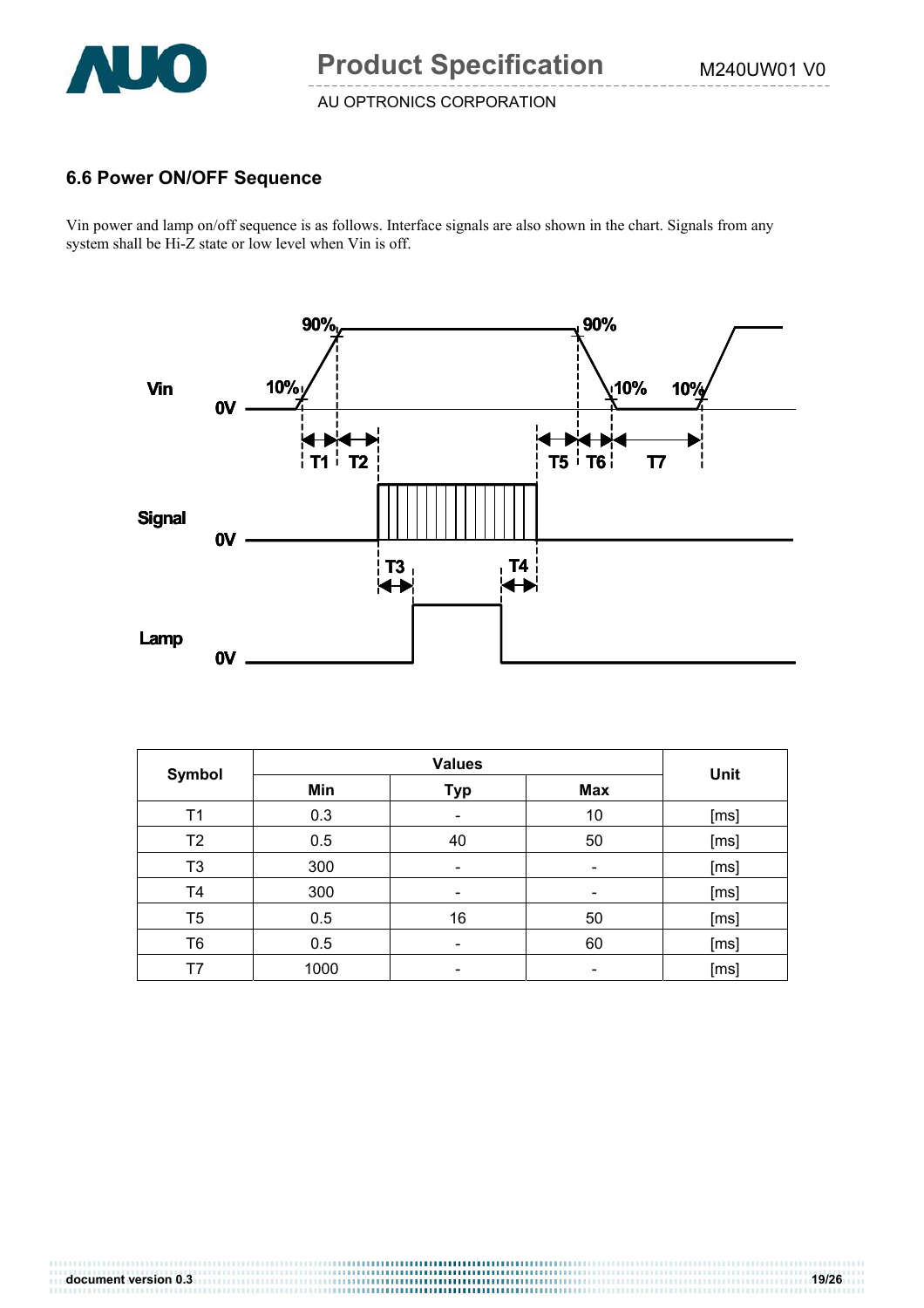

### **7.0 Connector & Pin Assignment**

Physical interface is described as for the connector on module. These connectors are capable of accommodating the following signals and will be following components.

### **7.1 TFT LCD Module**

| <b>Connector Name / Designation</b> | Interface Connector / Interface card |
|-------------------------------------|--------------------------------------|
| Manufacturer                        | JAE or compatible                    |
| <b>Type Part Number</b>             | FI-XB30SSL-HF15                      |
|                                     | FI-X30HL-T (Locked Type)             |
| <b>Mating Housing Part Number</b>   | FI-X30S-H (Unlocked Type)            |

#### **7.1.1 Pin Assignment**

| Pin#           | <b>Signal Name</b> | Pin#           | <b>Signal Name</b> |
|----------------|--------------------|----------------|--------------------|
| 1              | RxOIN0-            | $\overline{2}$ | RxOIN0+            |
| 3              | RxOIN1-            | $\overline{4}$ | RxOIN1+            |
| 5              | RxOIN2-            | 6              | RxOIN2+            |
| $\overline{7}$ | <b>GND</b>         | 8              | RxOCLKIN-          |
| 9              | RxOCLKIN+          | 10             | RxOIN3-            |
| 11             | RxOIN3+            | 12             | RxEIN0-            |
| 13             | RxEIN0+            | 14             | <b>GND</b>         |
| 15             | RxEIN1-            | 16             | RxEIN1+            |
| 17             | <b>GND</b>         | 18             | RxEIN2-            |
| 19             | RxEIN2+            | 20             | <b>RxECLKIN-</b>   |
| 21             | RxECLKIN+          | 22             | RxEIN3-            |
| 23             | RxEIN3+            | 24             | <b>GND</b>         |
| 25             | NV                 | 26             | <b>NC</b>          |
| 27             | <b>VDD</b>         | 28             | <b>VDD</b>         |
| 29             | <b>VDD</b>         | 30             | <b>VDD</b>         |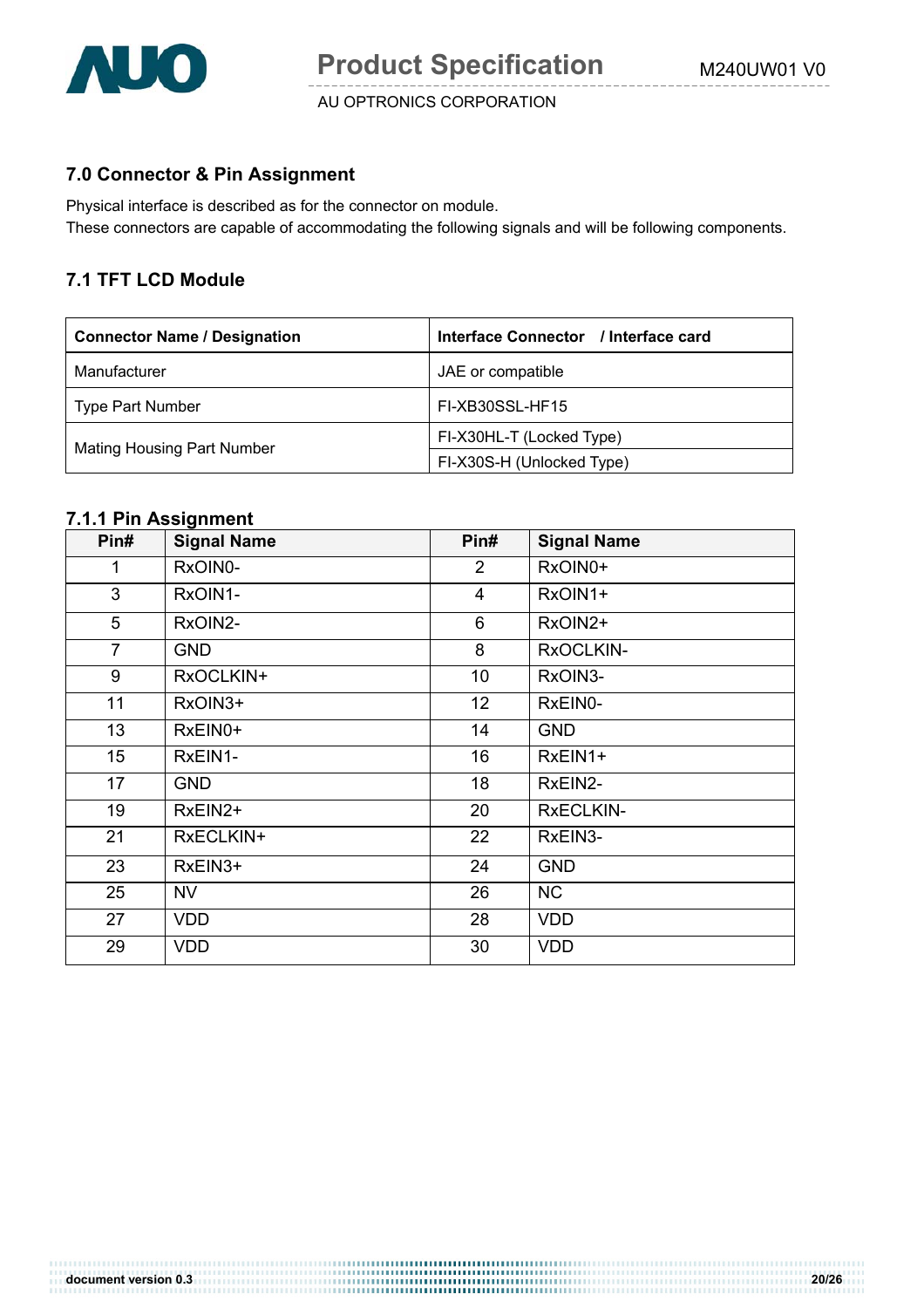

# **7.2 Backlight Unit**

Physical interface is described as for the connector on module. These connectors are capable of accommodating the following signals and will be following components.

| Connector Name / Designation   | Lamp Connector / Backlight lamp |
|--------------------------------|---------------------------------|
| Manufacturer                   | JST                             |
| <b>Type Part Number</b>        | <b>BHR-04VS-1</b>               |
| <b>Mating Type Part Number</b> | SM02(12)B-BH                    |

## **7.2.1 Signal for Lamp connector**

| Connector       | Pin No. | Input | Color | Function            |
|-----------------|---------|-------|-------|---------------------|
| CN <sub>1</sub> |         | Hot   | Pink  | <b>High Voltage</b> |
|                 | 4       | Hot   | White | <b>High Voltage</b> |
| CN <sub>2</sub> | 1       | Hot   | Pink  | <b>High Voltage</b> |
|                 | 4       | Hot   | White | <b>High Voltage</b> |
| CN <sub>3</sub> | 1       | Hot   | Pink  | <b>High Voltage</b> |
|                 | 4       | Hot   | White | <b>High Voltage</b> |
| CN <sub>4</sub> | 1       | Hot   | Pink  | <b>High Voltage</b> |
|                 | 4       | Hot   | White | <b>High Voltage</b> |
| CN <sub>5</sub> | 1       | Hot   | Pink  | <b>High Voltage</b> |
|                 | 4       | Hot   | White | <b>High Voltage</b> |
| CN <sub>6</sub> | 1       | Hot   | Pink  | <b>High Voltage</b> |
|                 | 4       | Hot   | White | <b>High Voltage</b> |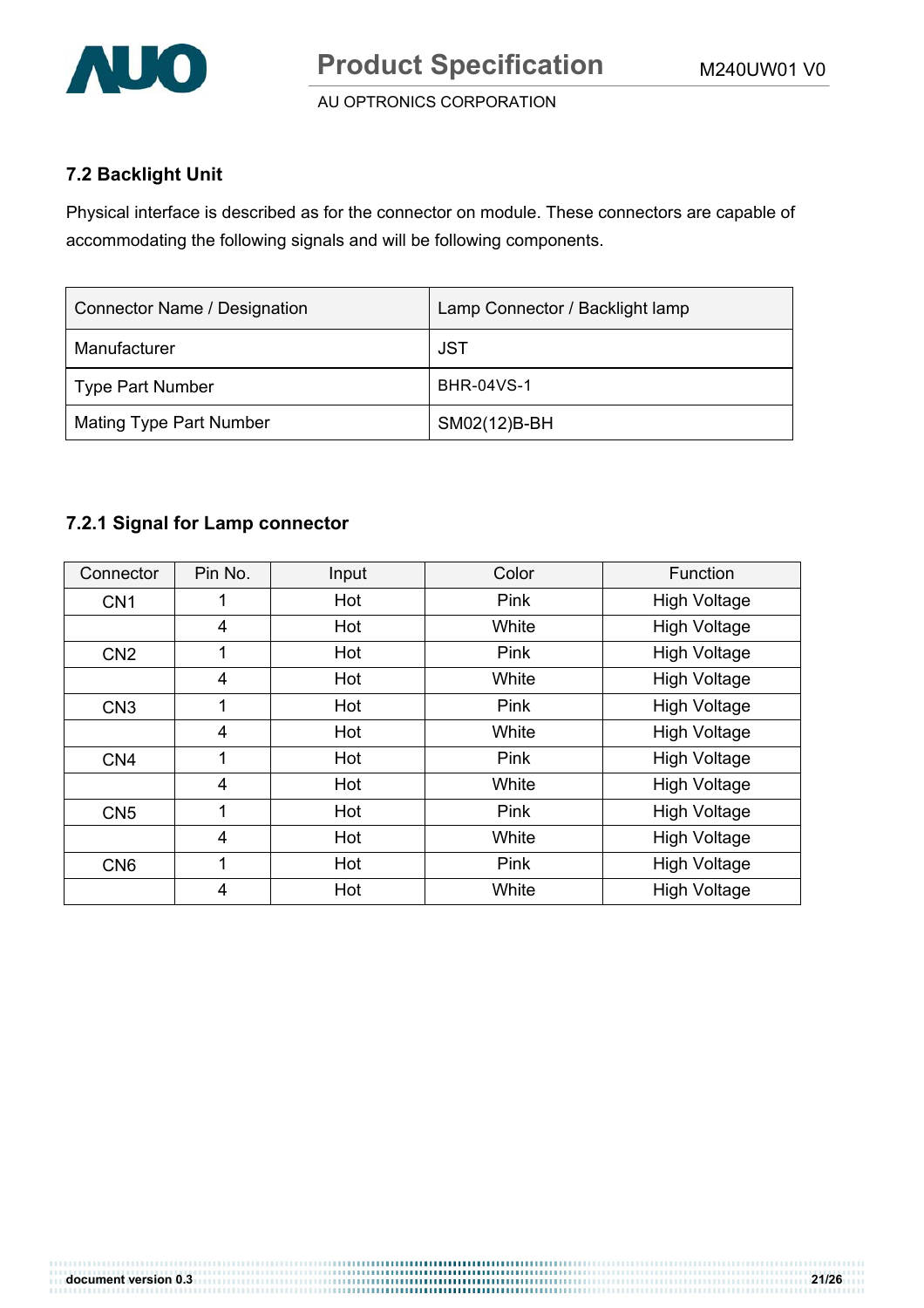

## **8.0 Reliability Test**

Environment test conditions are listed as following table.

| <b>Items</b>                               | <b>Required Condition</b>                                                                                                      | <b>Note</b>    |
|--------------------------------------------|--------------------------------------------------------------------------------------------------------------------------------|----------------|
| Temperature Humidity Bias (THB)            | Ta= $50^{\circ}$ C, 80%RH, 300 hours                                                                                           |                |
| <b>High Temperature Operation</b><br>(HTO) | Ta= $50^{\circ}$ C, $50\%$ RH, 300 hours                                                                                       |                |
| Low Temperature Operation (LTO)            | Ta= $0^{\circ}$ C, 300 hours                                                                                                   |                |
| High Temperature Storage (HTS)             | Ta= $60^{\circ}$ C, 300 hours                                                                                                  |                |
| Low Temperature Storage (LTS)              | Ta= $-20^{\circ}$ C, 300 hours                                                                                                 |                |
| <b>Vibration Test</b><br>(Non-operation)   | Acceleration: 1.5 G<br>Wave: Random<br>Frequency: 10 - 200 - 10 Hz<br>Sweep: 30 Minutes each Axis (X, Y, Z)                    |                |
| <b>Shock Test</b><br>(Non-operation)       | Acceleration: 50 G<br>Wave: Half-sine<br>Active Time: 20 ms<br>Direction: $\pm X$ , $\pm Y$ , $\pm Z$ (one time for each Axis) |                |
| <b>Drop Test</b>                           | Height: 60 cm, package test                                                                                                    |                |
| Thermal Shock Test (TST)                   | $-20^{\circ}$ C/30min, 60 $^{\circ}$ C/30min, 100 cycles                                                                       | 1              |
| On/Off Test                                | On/10sec, Off/10sec, 30,000 cycles                                                                                             |                |
| ESD (ElectroStatic Discharge)              | Contact Discharge: $\pm$ 8KV, 150pF(330 $\Omega$ ) 1sec,<br>8 points, 25 times/ point.                                         | $\overline{2}$ |
|                                            | Air Discharge: $\pm$ 15KV, 150pF(330 $\Omega$ ) 1sec<br>8 points, 25 times/ point.                                             |                |
| <b>Altitude Test</b>                       | Operation: 10,000 ft<br>Non-Operation: 30,000 ft                                                                               |                |

- Note 1: The TFT-LCD module will not sustain damage after being subjected to 100 cycles of rapid temperature change. A cycle of rapid temperature change consists of varying the temperature from -2 $0^{\circ}$  to 6 $0^{\circ}$ C, and back again. Power is not applied during the test. After temperature cycling, the unit is placed in normal room ambient for at least 4 hours before power on.
- Note 2: According to EN61000-4-2 , ESD class B: Some performance degradation allowed. No data lost. Self-recoverable. No hardware failures.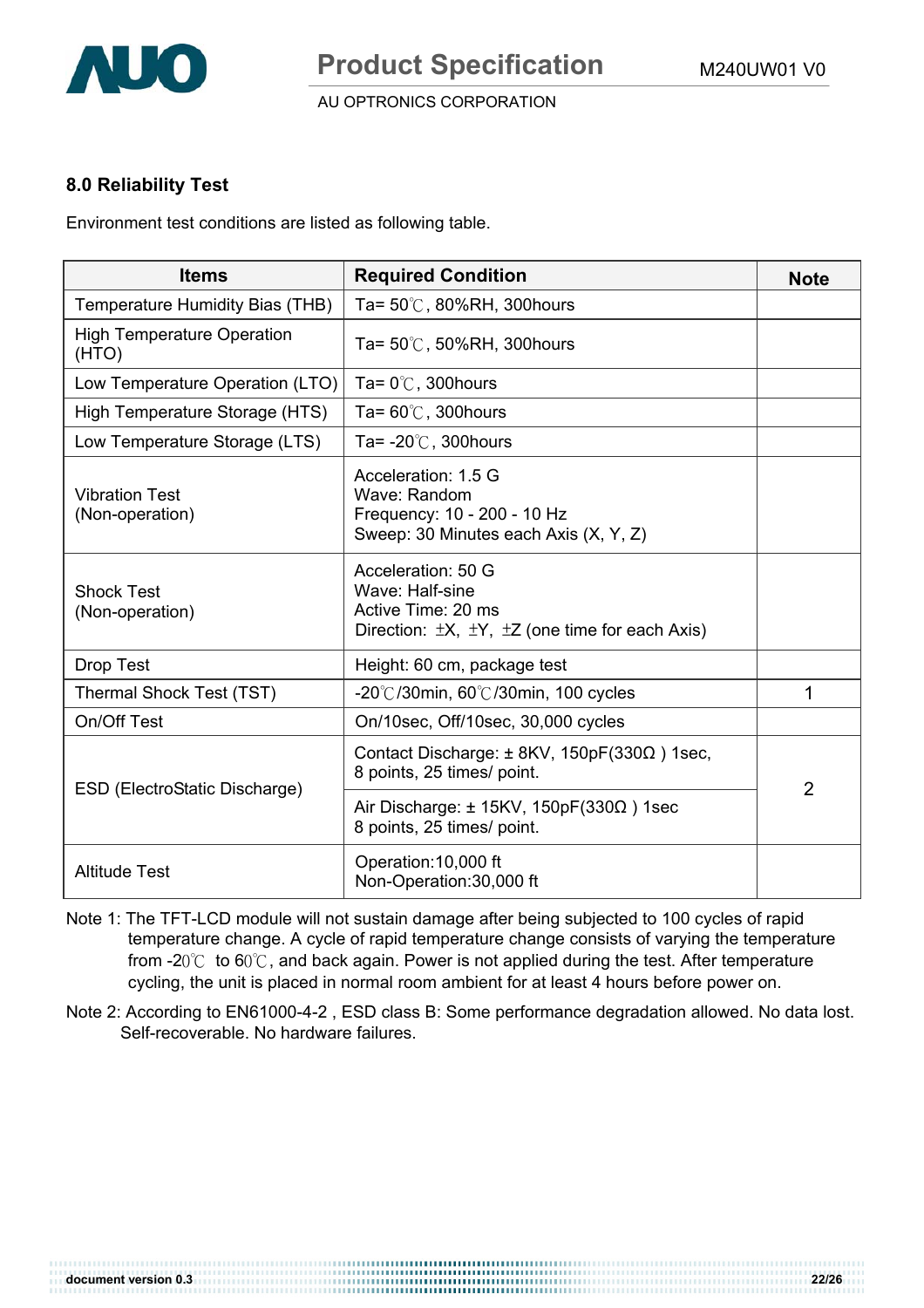

# **9.0 Shipping Label**

**The label is on the panel as shown below:** 



**document version 0.3 23/26**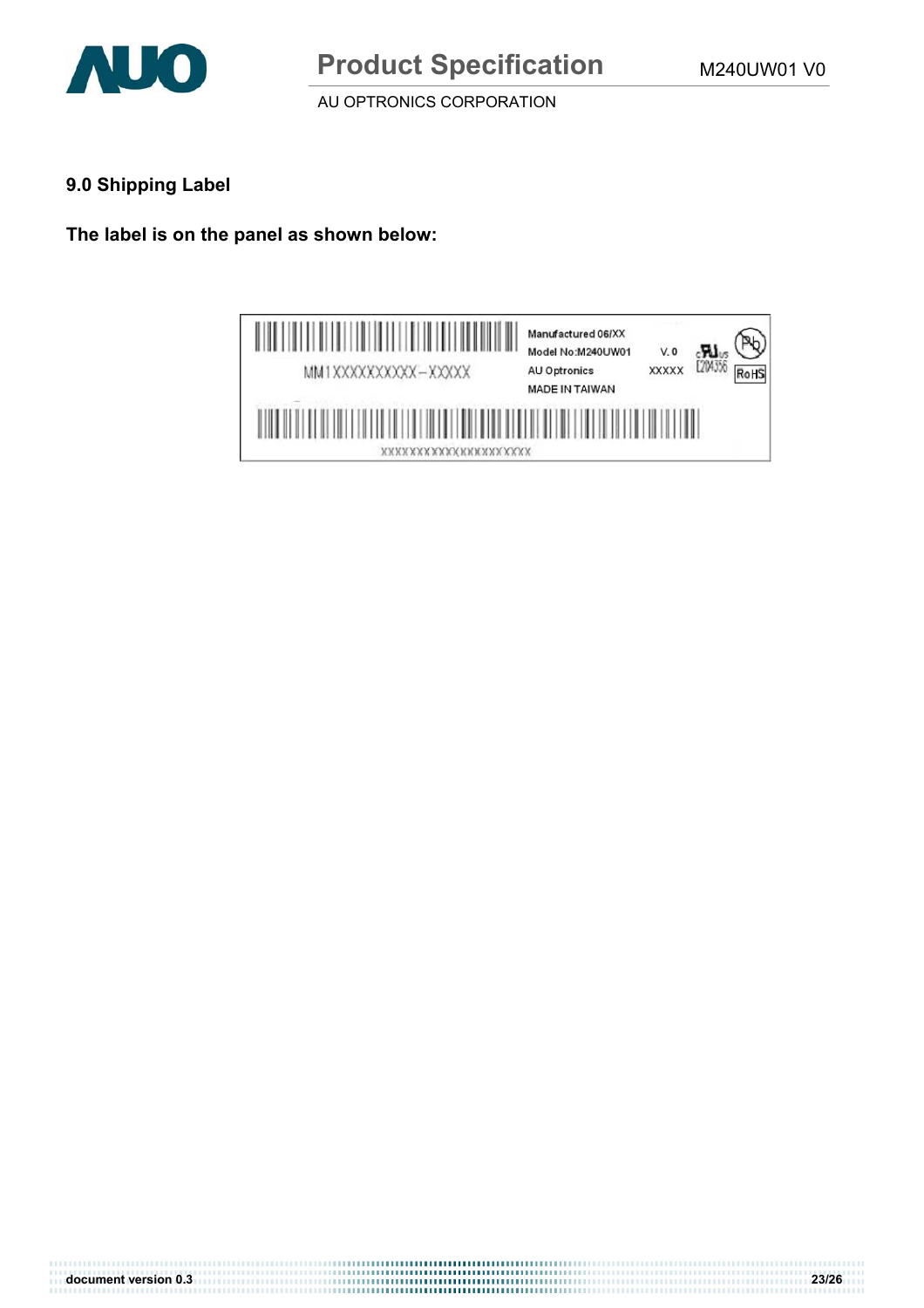### **10.0 Mechanical Characteristics**

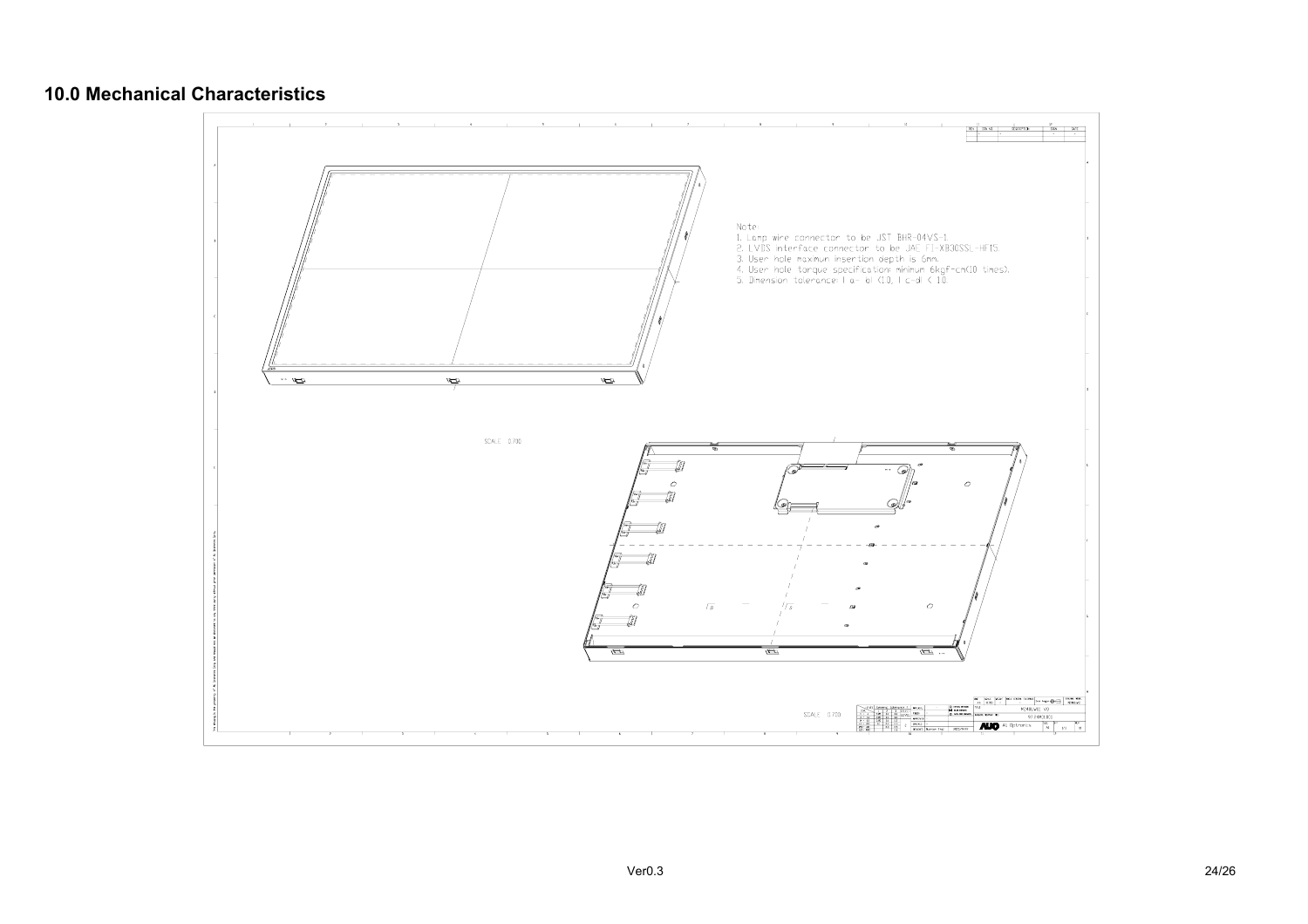